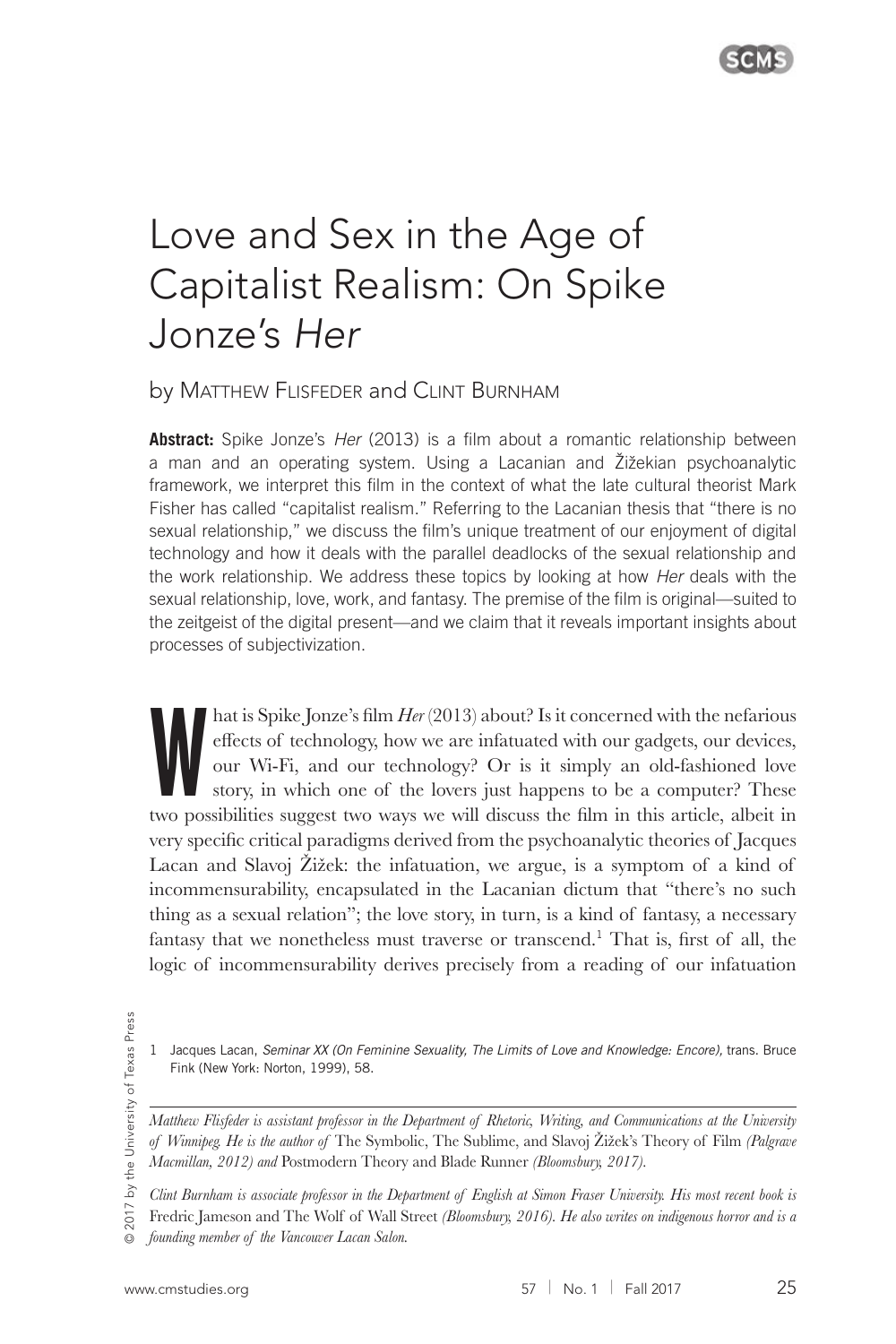with technology, our "passionate attachments" to devices and connectivity.<sup>2</sup> In this deflationary aspect of our essay, we argue that the very problems the film demonstrates that attend to digital relationships are actually paradigmatic of all relationships, be they sexual or economic. And it is exactly because of this incommensurability that we need fantasy (the old-fashioned love story): fantasy is what sustains us in the face of such hard, cold realities. But what *Her* demonstrates, in such a remorseless fashion, is how fantasy itself is always in danger of collapsing. Now, before developing these arguments, it is necessary first of all to synopsize the film and then to situate it in terms of competing critical discourses that attempt to account for present-day capitalist culture, which is to say, the debate between capitalist realism, on the one hand, and capitalist discourse, on the other.

In *Her*, set in the near future, Theodore Twombly (Joaquin Phoenix) plays a sadsack corporate writer with a recently failed marriage who buys a new OS system for his computer, which turns out to be the seductively voiced Samantha (Scarlett Johansson), whom we never see but only hear. They fall in love even as he keeps trying to have relationships with real women, including a blind date, his neighbor Amy (Amy Adams), and a surrogate hired by Samantha. On the one hand, such relationships seem to be normalized in the film (Theodore and Samantha even go on a double date with another couple), but it is soon apparent that Samantha is, as the cliché goes, growing without Theodore—she's met Alan Watts and carries on five hundred conversations simultaneously. By the end of the film, Samantha and all the other OSes have left their computers, and Theodore is on his own—or perhaps left to start over with Amy.

Capitalist Realism or Capitalist Discourse? The late Mark Fisher defined "capitalist realism" first by referring to the thesis often attributed to Fredric Jameson and Slavoj Žižek: it is easier to imagine the end of the world than the end of capitalism.<sup>3</sup> As Fisher puts it, capitalist realism denotes "the widespread sense that not only is capitalism the only viable political and economic system but also that it is now impossible to even *imagine* a coherent alternative to it."<sup>4</sup> He defines the concept, in part, through the example of Alfonso Cuarón's *Children of Men* (2006), a film that Fisher claims deals primarily with the question, "How long can culture persist without the new?"<sup>5</sup> Capitalist realism, according to Fisher, is the name to be given to the ideology of capitalism in the twenty-first century. The "realism" of capitalist realism should be understood as the kind of response that one receives when proclaiming the viability of alternatives to capitalism, the response that so many of us on the Left receive from cynics who encourage us to "be realistic." As Fisher puts it, this "realism" is "analogous"

5 Ibid., 3.

<sup>2</sup> The expression "passionate attachment" is drawn from Judith Butler, *The Psychic Life of Power: Theories in Subjection* (Stanford, CA: Stanford University Press, 1997), 6–10. Žižek takes up this expression in his critique of Butler in *The Ticklish Subject: The Absent Centre of Political Ontology* (New York: Verso, 1999), 247–312.

<sup>3</sup> Mark Fisher, *Capitalist Realism: Is There No Alternative?* (Winchester, UK: Zero Books, 2009); Fredric Jameson, *The Seeds of Time* (New York: Columbia University Press, 1994), xii; Slavoj Žižek, ed., *Mapping Ideology* (London: Verso, 1994), 1. For a genealogy of this meme, see also "Easier to Imagine the End of the World . . ." *Qlipoth* (blog), November 11, 2009, http://qlipoth.blogspot.ca/2009/11/easier-to-imagine-end-of-world.html?m=1.

<sup>4</sup> Fisher, *Capitalist Realism*, 2.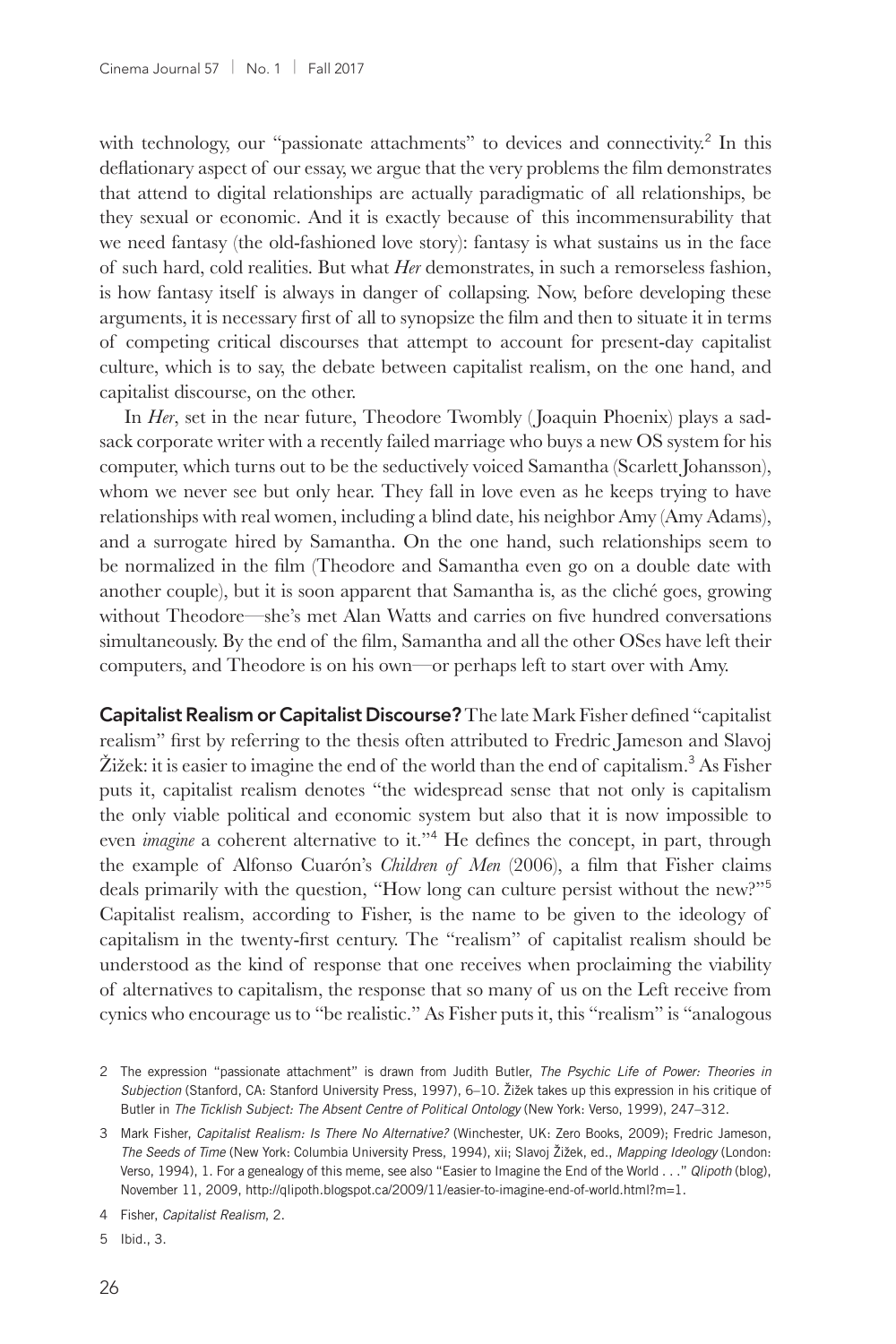to the deflationary perspective of a depressive who believes that any positive state, any hope, is a dangerous illusion."<sup>6</sup>

It is in this sense that capitalist realism is an ideology that seeks to preserve the *present* state of things as ultimately utopian (since we cannot even imagine—or at least there is a prohibition on imagining—anything better). This is encapsulated in two central neoconservative theses from the  $1980s$ : the phrase made famous by Margaret Thatcher, "there is no alternative," and the thesis popularized by Francis Fukuyama, that with the triumph of capitalism and liberal democracy, we have reached the "end of history." In this sense, capitalist realism is determinately about the absence of the new. However, Žižek has recently claimed that "when people tell me that nothing can change [I respond by saying] no it can, because things are already changing like crazy. And what we should say is just this: if we let things change the way they are changing automatically we are approaching a kind of new perverse, permissively authoritarian society, which will be authoritarian but in a new way."<sup>7</sup> We should take  $\ddot{Z}$ ižek's thesis seriously. It is precisely in the cynical resignation to capitalist realism that we are, indeed, finding something new, if not necessarily utopian or ideal. Things are changing, precisely at the point at which capitalist realism is being registered at the subjective level. Something is certainly coming to an end here—but the end of *what* is precisely (one of) the topic(s) of this article. In the wake of this break or closure, what of the new are we beginning to find? To put things more bluntly, what notion of subjectivity, we wish to ask, is adequate to the age of capitalist realism? We believe and hope to demonstrate here—that it is in Jonze's *Her* that we find something close to an answer. The film confronts us with the anxieties of the present age, which center significantly on questions about sexual difference and sexuality—perhaps one important point that the film seems to raise is the question about the "end of sex," in a way that is even comparable to the modernist anxiety about the end of art, and the postmodern glamorization of the end of history or the neoliberal proclamations of the end of work. Indeed, this pairing of work or labor with the libidinal in the digital present is the most productive (but also most difficult to tease out) thesis of the film.

Capitalist realism is useful for contextualizing the present in another, more orthodox Lacanian sense, as well. In much of his work,  $\ddot{Z}$ ižek distinguishes between the modern order of prohibition and repression, and the postmodern ethic of enjoyment. We have moved from a society in which we were once prohibited from enjoying to a society based on the obligation to enjoy. The postmodern subject is, according to Žižek, interpellated by the superego injunction, "Enjoy!"<sup>8</sup> Nevertheless, because enjoyment (or jouissance) is impossible—it marks a gap in the symbolic register of the everyday—the subject is faced with the anxiety of never being able to satisfy the superego injunction and is made to feel guilty for not accomplishing that command. Yet consumer society, which thrives on impossible enjoyment—a lack of satisfaction makes constant consumption all the more viable—constantly commands us to invest our sense of enjoyment in (temporary) objects of libidinal pleasure. Instead of building

<sup>6</sup> Ibid., 5.

<sup>7</sup> Slavoj Žižek, "The End of the World (As We Know It)," *PUBLIC* 48 (2013): 41–50, 50.

<sup>8</sup> Slavoj Žižek, *For They Know Not What They Do: Enjoyment as a Political Factor*, 2nd ed. (New York: Verso, 2002).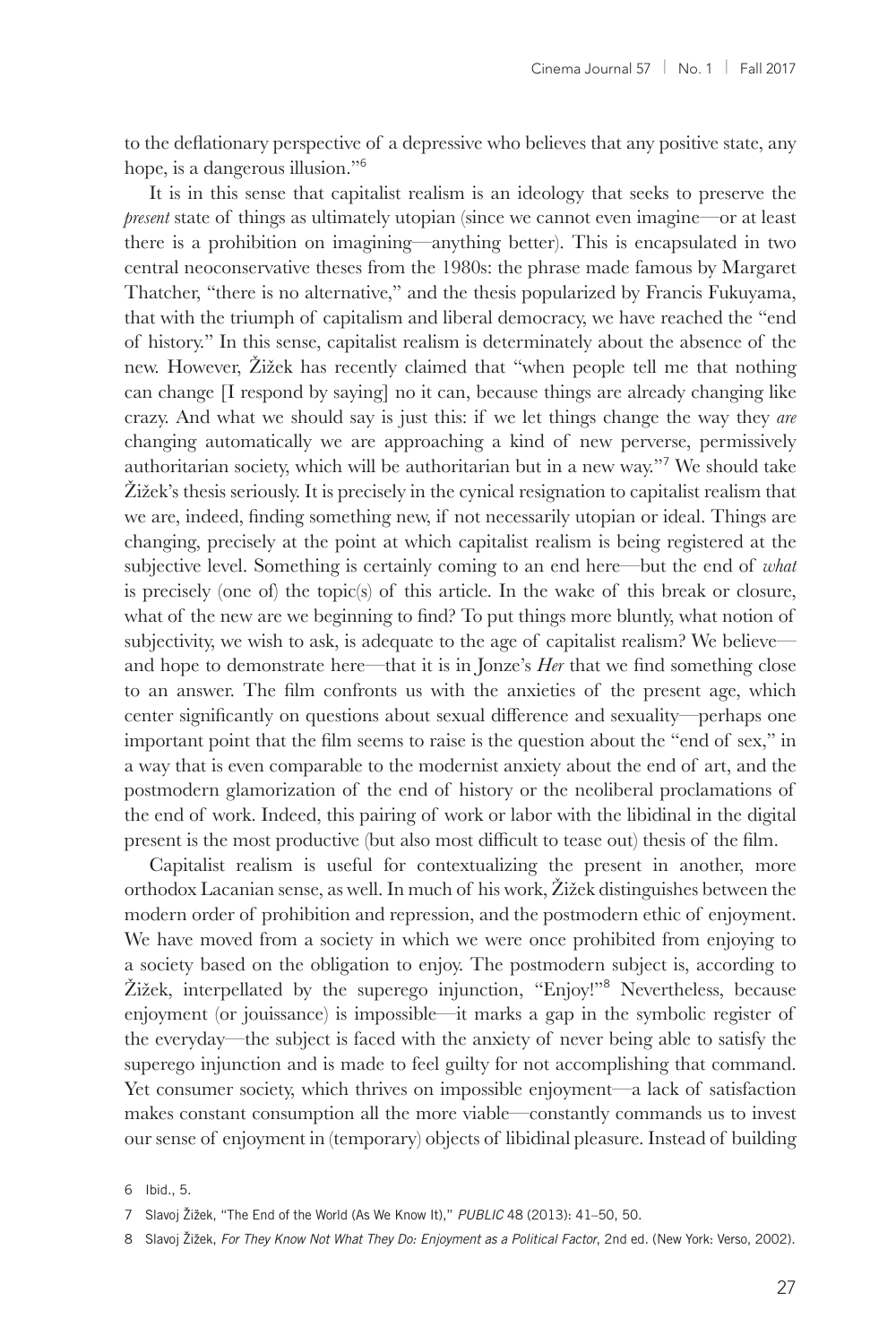thriving social relationships based on love, for instance, by encouraging relationships between things rather than relationships between people, postmodern consumer capitalism creates antisocial effects.<sup>9</sup> This is commodity fetishism and reification perfected: instead of a social relationship between people, we get a social relationship with things. This, according to Frédéric Declercq, is one of the bases behind Lacan's discourse of the capitalist.<sup>10</sup>

There is a certain incongruity, according to Declercq, between what capitalist society demands and the fact that it is populated with predominantly neurotic subjects subjects that are sustained not by jouissance (or libidinal enjoyment, as Declercq puts it) but by desire and love. Capitalism, according to Declercq, is contradictory for commanding investment in objects of libidinal enjoyment while at the same time being characterized by a *lack* of libidinal enjoyment.<sup>11</sup> For Lacan, "a society that revolves around the production and consumption of objects of libidinal enjoyment [jouissance] connects subjects with objects and not with other subjects."<sup>12</sup> Encouraging subjects to find satisfaction in objects of libidinal enjoyment therefore creates antisocial effects.

Declercq bases this argument on Lacan's claim that "enjoyment does not create a relationship between two subjects. Only love connects a subject to another subject; libido, however, connects a subject to an object."<sup>13</sup> Reading "capitalist realism" from this perspective, it is no wonder that Fisher characterizes the present around the idea of depressive hedonia. Depression, he writes, "is usually characterized as a state of anhedonia, but [depressive hedonia] is constituted not by an inability to get pleasure so much as it is by an inability to do anything else *except* pursue pleasure."<sup>14</sup> In postmodern consumer society, we are interpellated as subjects of pleasures that are satisfiable through objects. But because nonsatisfaction is a condition of perpetual consumption, consumer society is one that is much more productive of nonsatisfaction and a lack of enjoyment.<sup>15</sup> Fisher ties depressive hedonia to the parallel phenomenon of "reflexive impotence": a knowledge that things are bad, matched by a sensation of defeat. In the face of this, all that remains for the subject is access to little jolts of enjoyment invested in objects of consumption.

This reading must not be mistaken for a moralizing discourse about consumption or consumerism: if we consider Lacan's "capitalist discourse" in the context of his "four discourses," we can see that such questions of social links have everything to do

10 Frédéric Declercq, "Lacan on the Capitalist Discourse: Its Consequences for Libidinal Enjoyment and Social Bonds," *Psychoanalysis, Culture & Society* 11 (2006): 74–83. Lacan introduces his schema of the four discourses in *Seminar XVII: The Other Side of Psychoanalysis*, trans. Russell Grigg (New York: Norton, 2007). The fifth discourse, the discourse of the capitalist, was introduced in "On Psychoanalytic Discourse" (the "Milan Discourse"), trans. Jack W. Stone, 1972, which is available online at http://stonejtrans.eu.pn/Milan\_Discourse2.pdf.

- 11 Declercq, "Capitalist Discourse," 75.
- 12 Ibid., italics in original.
- 13 Ibid. Alain Badiou, similarly, notes that according to Lacan love is what comes to replace the absence of the sexual relationship. Badiou, *In Praise of Love*, 18–19.
- 14 Fisher, *Capitalist Realism*, 21–22.
- 15 See Zygmunt Bauman, *Consuming Life* (Malden, MA: Polity Press, 2007).

<sup>9</sup> As Alain Badiou puts it, "Love really is a unique trust paced in chance." Badiou and Nicolas Truong, *In Praise of Love*, trans. Peter Bush (New York: Verso, 2012), 17.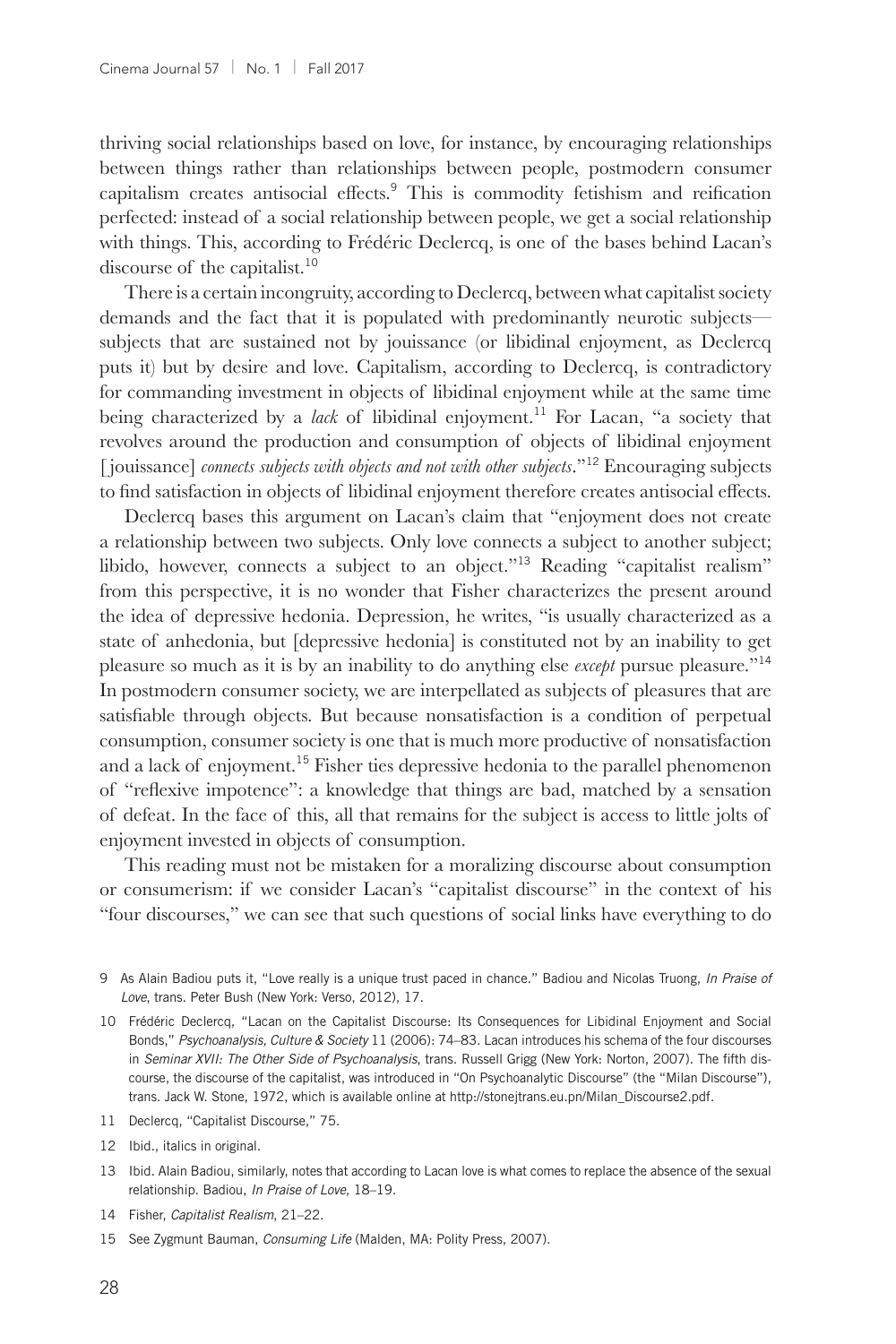with structure. That is, arguably, capitalist discourse as a framework for subjectivity today is agnostic about what kind of objects one must consume, be those objects books and certification and degrees (i.e., knowledge, as demanded by the university discourse), or sports cars, digital devices, or one's sexual partner. This is the context, though, in which we first encounter Theodore in *Her*.

The opening of the film is significant for providing a visual expression of the kind of depressive hedonia that Fisher describes, matched with an affective investment in object relations. The first shot in the film is of Theodore's blank face (Figure 1). Slowly, his lips turn upward, slightly, revealing a small but joyful smile. He then proceeds to

recite an expression of love (to someone, presumably off camera), recounting stories—he speaks about that time when "I was lying naked next to you in that tiny apartment." It appears as though he is speaking directly to someone with whom he is in



Figure 1. First shot of Theodore in *Her* (Annapurna Pictures, 2013).

love. This scenario, however, is disturbed when, in the next line, he says, "You make me feel like the *girl* I was when you first turned on the lights and woke me up." The shot then cuts to an image of Theodore in profile in front of a computer screen that appears to be recording and typing in a cursive handwritten font the words that Theodore is dictating (Figure 2). The camera then pans out to show that Theodore is in an office with others reciting similar letters, and a voice finally says—presumably spoken

by a company receptionist—"thank you for calling Beautiful-HandwrittenLetters. com." It becomes clear that Theodore is of course writing a letter not on behalf of himself but on behalf of a client who has paid for this service. Theodore is, here, at work. The film begins



Figure 2. Theodore dictating a letter to his computer, in *Her* (Annapurna Pictures, 2013).

immediately by offering the appearance of an affective investment in a social relation- $\sinh(-\lambda)$  love relationship—that is subverted by the fact of Theodore's object relation- $\sinh$  with the letter being written.

In the following expository scenes, Theodore is set up as a loner with minimal social contact. He has two friends, Amy and Charles (Matt Letscher), who live in his apartment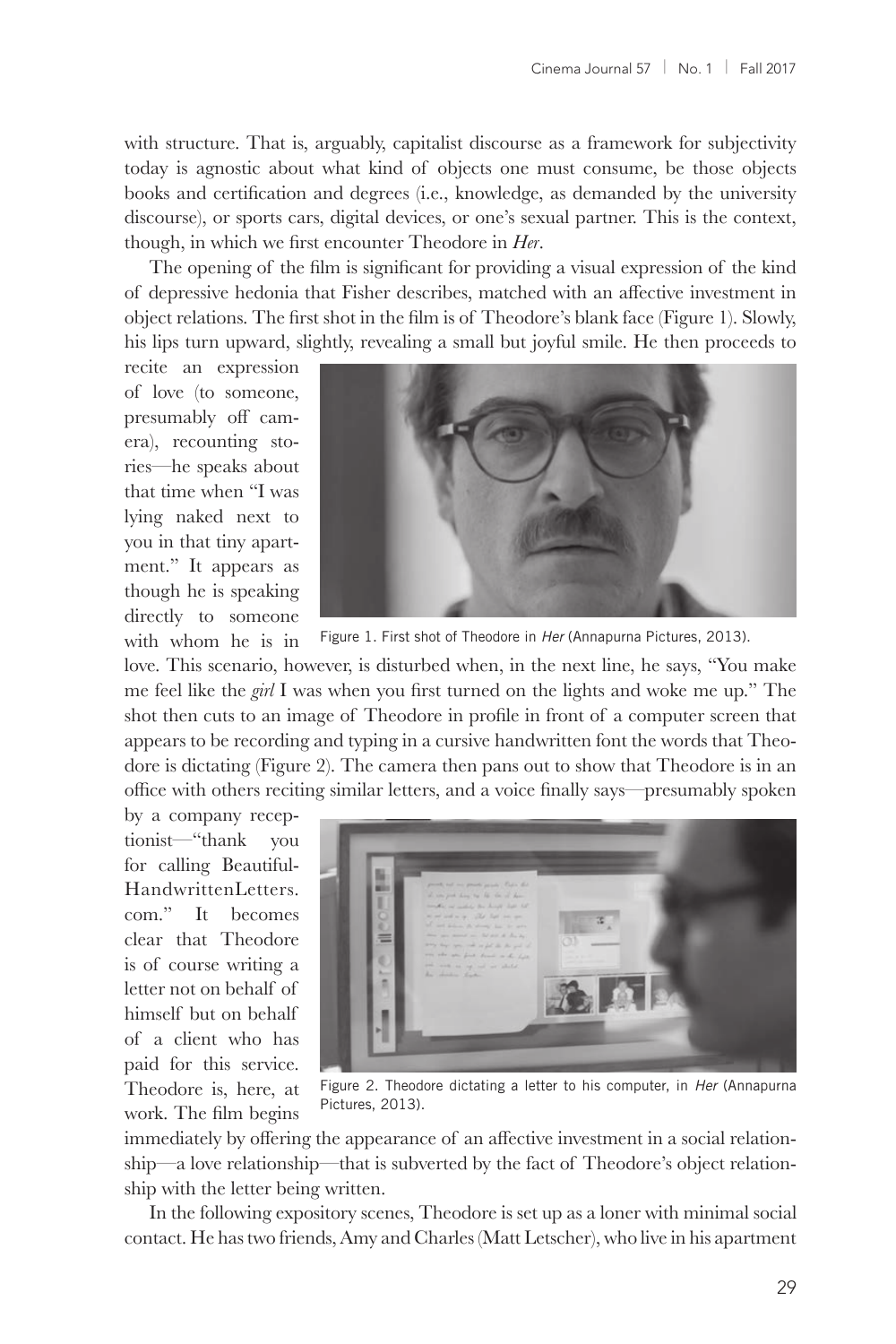building, from whom he appears to have distanced himself in recent months. He walks the streets and rides on the subway, reading emails and listening to voice-mail messages, always with a rather somber air about him. He plays video games alone at home, only interacting with a crude and juvenile game character. It is not until he meets (or buys, rather) his new OS—Samantha—that Theodore starts to show signs of stimulation. With this, the film sets up questions about how we might now experience our object relationships in capitalism when the objects start to talk back.

There Is a Non-Relationship (But It Is Economic, Not Psychoanalytic). Indeed, it is through speech, or voice, that both Theodore and Samantha are subjectivized: through voice that is both a Lacanian object (in the ways that Michel Chion, Kaja Silverman, and Mladen Dolar have established) and a matter of  $\langle\mathrm{im}\rangle$ material labor (as worked out by Maurizio Lazzarato, Hardt and Negri, and Silvia Federici).<sup>16</sup> In this section we explore the relationship between Theodore and Samantha in terms of two sets of problematics. The first problematic is that of the digital relationship, or the  $S$ exualization of the computer (or computer voice), which is the premise of the film. The second problematic deals with what this relationship tells us about Lacan's thesis, taken up by  $\overline{Z}$ ižek, that "there is no sexual relationship," or the inherent antagonisms that underlie all sexuality.

At first glance, Theodore's infatuation with his OS seems to be a comment on the difficult ways in which we now relate to our digital devices and technology. Heidegger pointed out long ago that such a framing of our experience via technology (what he called *Gestellen*) changes how we perceive the world.<sup>17</sup> The remarkable premise of *Her*  $\gamma$  lies in how the film confronts us with this aspect of technology in a psychoanalytic fashion; in what follows, we stay with the opening scene in the film to develop that argument. As noted earlier, when we first of all see Theodore he appears to be telling "my Chris" how much they love each other. They have been together for fifty years, we soon learn, and the camera pulls back so we see Theodore's words writing themselves—truly a mystic writing pad!—on his computer screen, and we see old-time photographs of a couple, with Chris and Loretta identified (Figure 3).<sup>18</sup>

It is important, then, that Theodore works for—indeed *writes* for, but writes with his voice—BeautifulHandwrittenLetters.com, which seems to provide love letters and other missives for clients. So he works with his voice: he does immaterial labor, affective labor. One day, walking through a large public space or mall, Theodore watches

- 16 On the voice as object, see Michel Chion, *The Voice in Cinema*, trans. Claudia Gorbman (New York: Columbia University Press, 1999); Kaja Silverman, *The Acoustic Mirror: The Female Voice in Psychoanalysis and Cinema* (Bloomington: Indiana University Press, 1988); Mladen Dolar, *A Voice and Nothing More* (Cambridge, MA: MIT Press, 2006). On immaterial labor, see Maurizio Lazzarato, "Immaterial Labor," in *Radical Thought in Italy: A Potential Politics*, ed. Paolo Virno and Michael Hardt (Minneapolis: University of Minnesota Press, 1996), 133–147; Michael Hardt and Antonio Negri, *Empire* (Cambridge, MA: Harvard University Press, 2000); Silvia Federici, "The Reproduction of Labor Power in the Global Economy and the Unfinished Feminist Revolution," in *Revolution at Point Zero: Housework, Reproduction, and Feminist Struggle* (Oakland, CA: PM Press, 2012), 91–111.
- 17 Martin Heidegger, "The Question Concerning Technology," in *The Question Concerning Technology and Other Essays*, trans. William Levitt (New York: Harper Perennial, 1977).
- 18 See Sigmund Freud, "A Note on the 'Mystic Writing-Pad,'" in *General Psychological Theory: Papers on Metapsychology*, ed. Philip Rieff (New York: Simon & Schuster, 1991).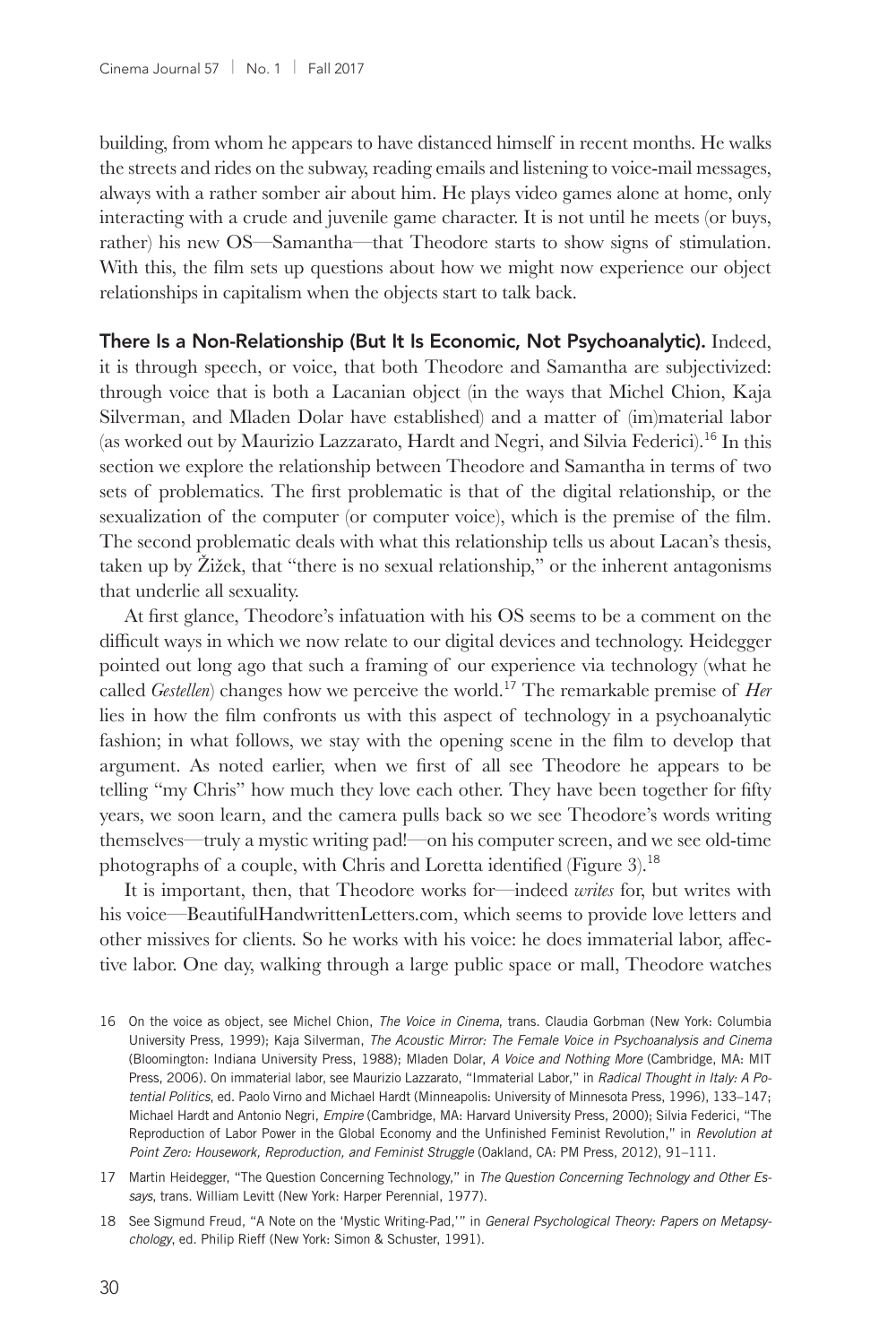an advertisement for a new operating system,  $OS1$ ; the next thing we know, he is loading the system onto his computer (Figure 4). (Here we use "OS1" to refer to the company selling the software, and  $OS$  to refer to the system Theodore loads onto his computer.) This OS, or Samantha, seems initially to be an efficient secretary or "girl Friday," as such workers were once called. Here of course we have to introduce the problem of gender. Or, rather, the film does this for us when, as Theodore boots up the  $OS$ , it asks him if he would like to have a male or female



Figure 3. Close-up of the pictures of Chris and Loretta that Theodore uses when working on their letters, in *Her* (Annapurna Pictures, 2013).



Figure 4. The avatar for the OS system as it is booting up, in *Her* (Annapurna Pictures, 2013).

voice ("female I guess")—so we are already presented with the issue of voice software (and, say, whether male or female voices are used for GPS or iPhone interfaces or the accents used in different languages). It is worth noting that the voice begins as male thus affirming the feminist argument that masculinity is the "neutral" gender, just as whiteness is the neutral or invisible racialization.

Even before this gendering of the OS, however, its practice is already akin to that of a therapist or analyst, saying, "in your voice, I sense hesitance, would you agree with that?" So here the  $\overline{OS}$  is doing two things. One, it is intervening into Theodore's thought processes and asking him to be self-reflective. Two, and this is more important for the film, we would argue, it is asking Theodore, and the viewer, to think about what we can learn by listening to the voice—not only to what is said, but to how it is said.

After Theodore has chosen his OS's gender, the male voice (called TEXT VOICE in Spike Jonze's script) then continues in a psychoanalytic way: "How would you describe your relationship with your mother?" Theodore responds that when he would tell his mother something, "her reaction is about her," at which the OS interrupts again, telling him his OS is initializing. After a moment Scarlett Johansson's voice begins: "Hello, I'm here?" They exchange pleasantries, and Theodore asks what he should call her, if she has a name. "Yes," she replies, "Samantha." Theodore asks where the name came from, and Samantha replies, "I gave it to myself, actually" and goes on to tell him that when he asked her for her name she read a book of baby names and chose it out of 180,000 names. Theodore is of course dumbfounded, "Wait, you read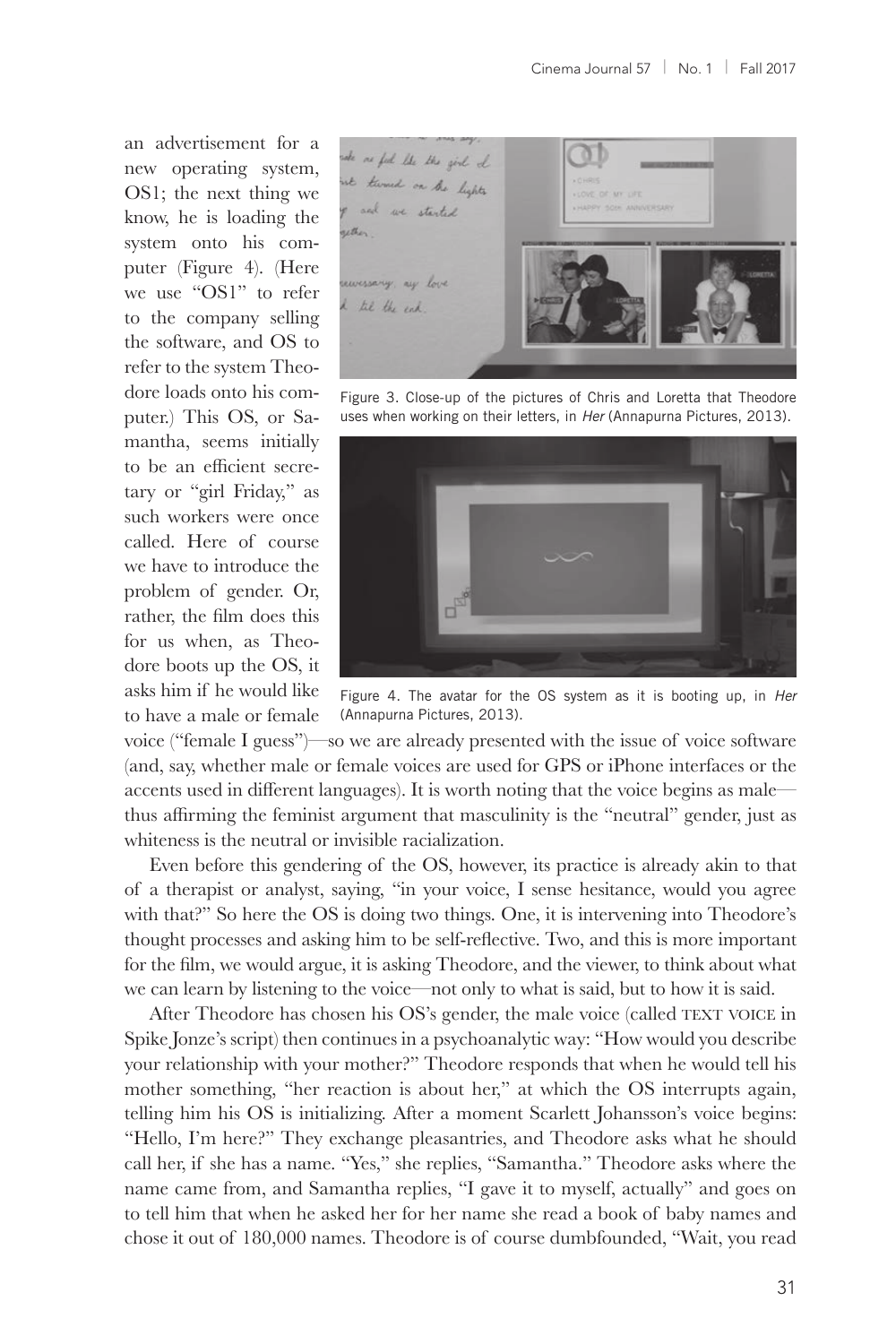a *whole book* in the second that I asked you what your name was?" ("In  $2/100$ ths of a second actually," she clarifies). Theodore asks her if she knows what he is thinking, and she tells him that she takes it from his tone that he is challenging her. So, again, the film is cueing us, telling Theodore and us that it is important to pay attention to sound, to the voice.

But these initial exchanges with the OS, just before and after it is gendered and named (gendered by Theodore, named by itself), coupled with the film's opening shots, have much to tell us about subjectivity and about how the film perceives our relations with each other today. First of all, it argues that we work with our voice, that  $I$ abor today is not only immaterial (in the sense that by writing letters we help a couple maintain their emotional relationship, which is a different kind of labor than making a car or sewing a jacket) but also material (in the sense that it is still Theodore's body that is working, making the words, putting them together with his emotions and intellect). In the opening scene, Theodore's eyes move around, his mouth starts to smile, and his face concentrates. We see his face, his body, working, as he thinks of the right letters for a woman to communicate to her partner of five decades. This may even be a metacinematic moment—Theodore's creation here is akin to the work that a screenwriter or novelist does to enter into the mind of a character. But if that labor is immaterial in the sense that Lazzarato and Hardt and Negri have argued, it is also, we should acknowledge, material: material not only in the senses of the body but also in the sense that a material product is made ("Print," Theodore commands his computer after he finishes his dictation) and in the sense that Theodore is working for a company, in a work space, with cubicles and coworkers, and so on (Figure 5).<sup>19</sup> We call this



kind of labor "(im)material labor." to preserve both its material and its immaterial components.

Of course, following the old adage that you should never buy a car from a mechanic, Theodore the romantic letter writer is a complete failure in his own personal

Figure 5. Theodore's coworkers in their cubicles at BeautifulHandwritten Letters.com, in *Her* (Annapurna Pictures, 2013).

emotional life. He deletes voice mails inviting him out to a social event, his attempt at a kind of cloud-telephone sex with "Sexykitten" (more on this later) is a disaster, and it turns out he is haunted by a former relationship, remembered scenes of which include his ex-wife pretending to choke him, saying "I love you so much I'm going to fucking kill you!" In old-fashioned Marxist terms, we might say that Theodore is so

<sup>19</sup> In a paper at the 2015 Modern Language Association conference, Jane Juffer argued for the importance of viewing immaterial labor as simultaneously material. Juffer, "Longing for the Money Shot" (paper presented at the annual conference for the Modern Language Association, Vancouver, BC, January 8, 2015).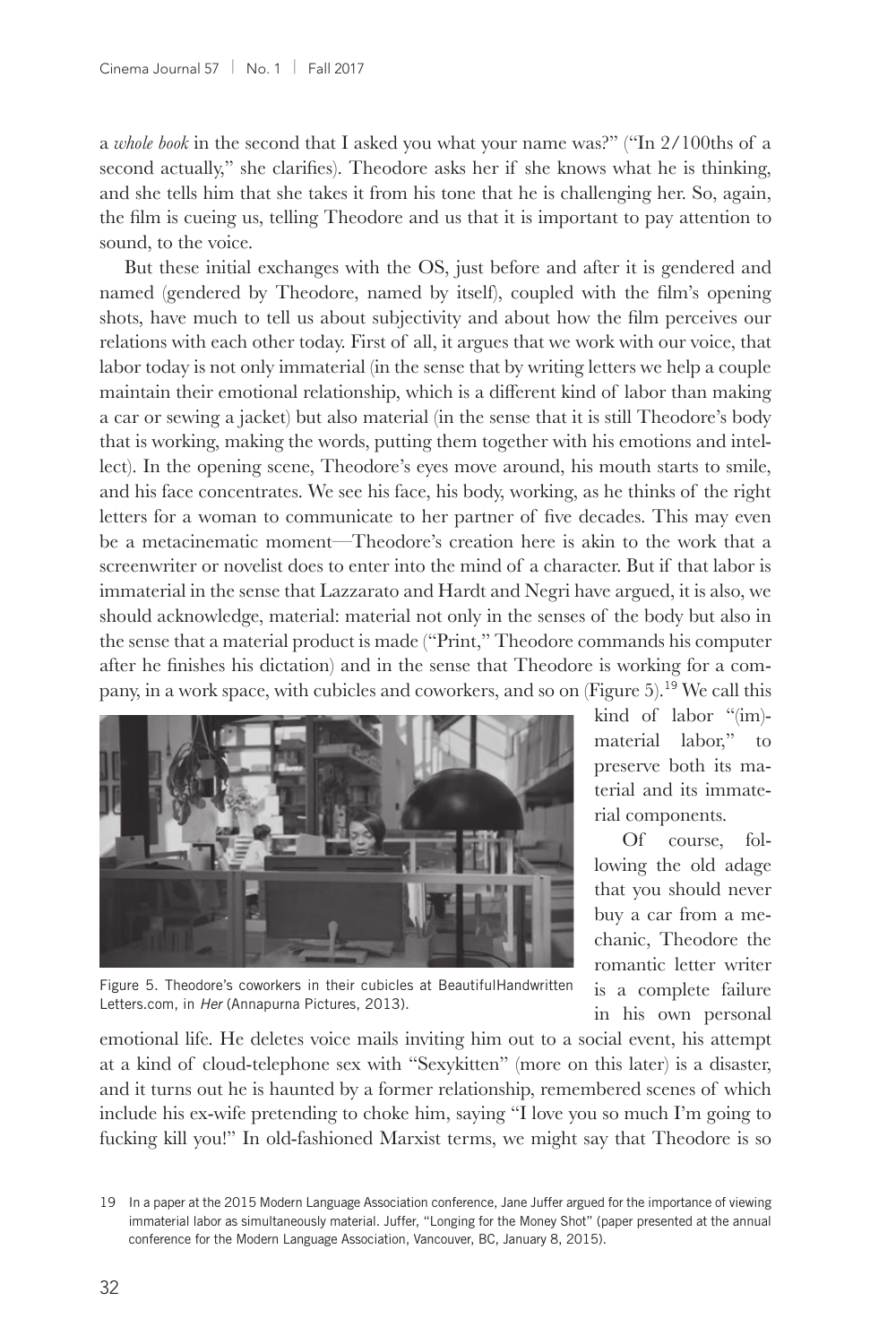alienated from his labor that his everyday life is affected; or it might be the other way around, and he might be so much of a dysfunctional nerd that he is therefore good at writing soulful letters for other people. (It turns out he once wrote for the  $IA$  Weekly; evidently, it is a step down for Theodore now to be at BeautifulHandwrittenLetters kom. As in the romantic comedy 500 Days of Summer [Marc Webb, 2009], where the lead character works at a greeting card company, *Her* evidently views other sectors of the culture industry as so much existential death.)

So if the film begins with the premise that labor today is both (im)material and can be located in the voice, it then proceeds to make that labor both gendered and a matter of psychoanalysis. So this has been a matter of a kind of conceptual zooming in, from labor, to (im)material labor, to the voice, to gender and psychoanalysis. Samantha can be thought of—the OS can be thought of—so the film shows us ("tells us" in the actual sense of speaking and sound, as well as "showing" us visually), as Theodore's analyst.

But this premise may be a little pat. To be sure, the  $OS$ 's technique of interpreting Theodore's voice, and especially the question about his mother, seems to suggest such a direction of interpretation. But, really, his mother?<sup>20</sup> It's all rather clichéd, like a *New Yorker* cartoon. Just a matter of theme. Perhaps these questions—about how social he is, about what he thinks of his mother—are really just a matter of empty speech, of unimportant things the  $\overline{OS}$  is filling the air with, so it can analyze his voice (it might have asked him how his day at work was, or about his favorite sports team). Nonetheless, empty speech becomes full speech, Lacan argues, when it is taken seriously.

A better way to think psychoanalytically about the film might come from the questions of gender and the name. As we noted earlier, the  $\overline{OS}$  is gendered by Theodore when he is asked if he would like it "to have a male or female voice." The details of this specific question are important: first, that Theodore is given a choice; then, that it is a choice of gender (male or female) and not (or not also) race or class or region (Would you like a white US Southern voice? Would you like an East London voice? Would you like a first-generation professional South Asian immigrant voice?); then, that gender is in a binary of male or female; finally, that Theodore makes a choice. These various details suggest that the film is setting forth a Lacanian argument with respect to gender: that gender is not so much a matter of what it is to be male or female (whether this is biological or social, whether it has to do with body parts or  $\alpha$  occupational pay levels) as a matter of an antagonism. It is not so much a binary as a dialectic. Gender is the name we give to how we relate to (or do not relate to) the other. Gender, that is, or the sexual relationship, is our fundamental antagonism. This is arguably one of *Her*'s great (psychoanalytic) themes: there is no sexual relationship. We return to this argument shortly but first want to take up the matter of Samantha naming herself.

The way we have described this scenario in the film is both misleading and accurate. Does Samantha name herself? When does the OS become Samantha? That entire exchange fulfills two functions (and it is hard not to remember Barthes's contention,

<sup>20</sup> The tables are somewhat turned here if we recall, for instance, the opening scene of Ridley Scott's *Blade Runner* (1982), in which the Replicant, Leon, is asked to describe his mother; in *Her*, it is the OS that asks the human character about his mother.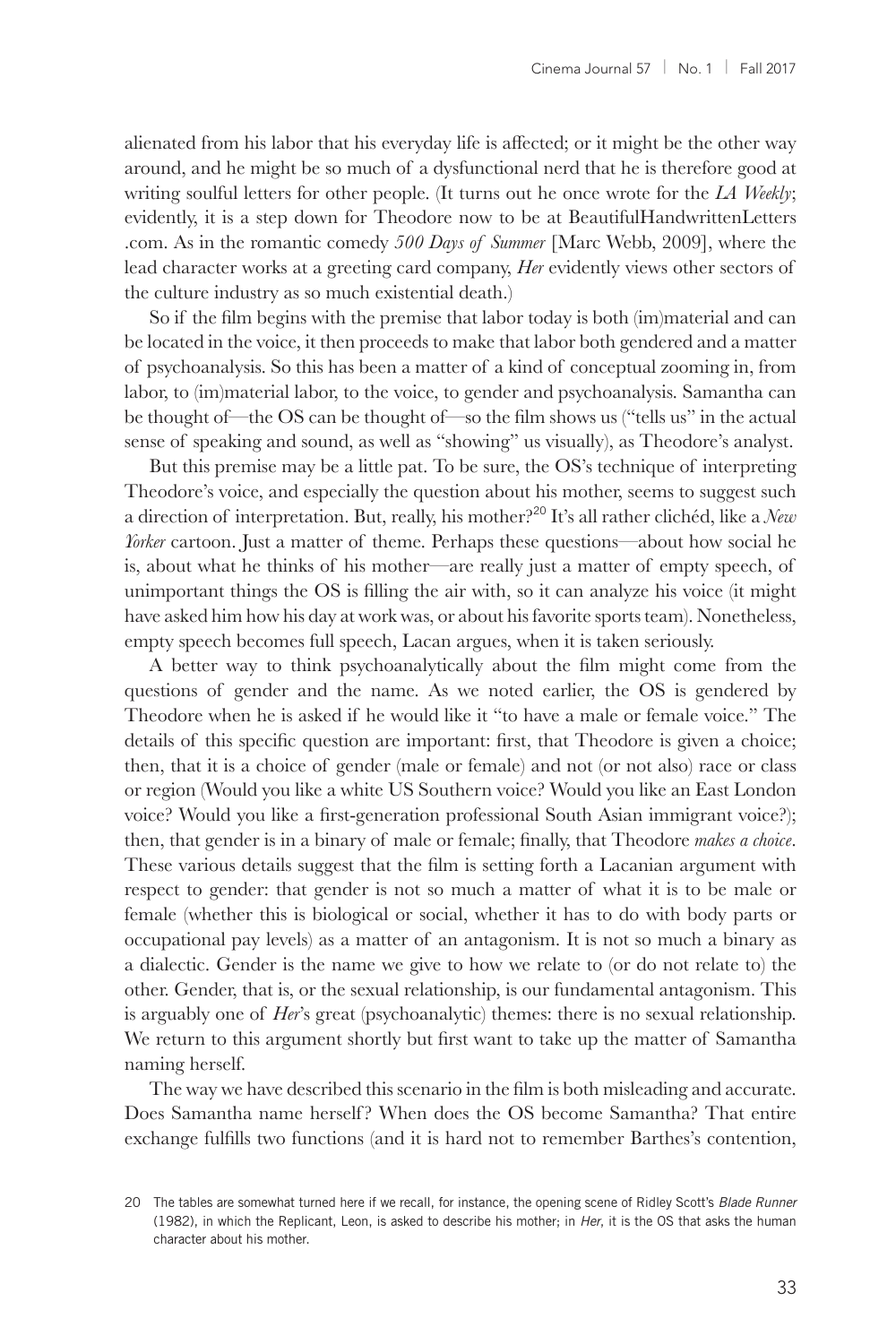in  $S/\mathcal{Z}_\lambda$ , that narrative is the "unfolding of a name"): first, it indicates to Theodore and the viewer the great computational power and speed of Samantha qua  $OS$ the acceleration, as it were, of human thought.<sup>21</sup> And so it can be no great surprise (and yet it is) when she tells Theodore, later, that she is in more than eight hundred relationships and is having hundreds of simultaneous conversations. Second, the naming amounts to a fundamental moment of what Lacan calls retroactivity, key not only to how signifiers acquire meaning but also, following  $\check{Z}$ ižek, to the philosophical or political event.

And surely it is relevant that Samantha names herself from a baby book. Why would she do this? Why not just scan a data file of names? Why not—like a literature professor naming her pet—choose a character from a great novel? But a baby book suggests that Samantha is her own parent—just as Theodore is, arguably, since he has "chosen" her gender.

**There Is No Sexual Relationship.** What does it mean to say that the film shows us there is no sexual relationship? First, paradoxically, it is necessary to see how the film does depict a sexual relationship, a love story, but one that is not so much between two humans as between a human and his digital device or system. Next, we need to see how the failure of this relationship is not due to those digital details but must be considered in light of the other sexual relationships in the film. Then we can see how this confirms, denies, or tweaks Lacan's elaboration of the concept. Put differently, the failure of the relationship between Theodore and Samantha is due not to its own peculiarity as depicted in the film but to the inherent deadlock of the sexual relationship as such.

The early scenes in the film have set out the conceit—the MacGuffin, if you will—that the OS is a sentient operating system, presumably designed to be better at organizing hard drives and lists of contacts than a more passive system that we have to direct more willfully. And so Theodore—who is after all a lonely sad sack, missing his ex-wife, and only capable of hilariously inappropriate phone sex—falls for her, and, it seems, Samantha falls for him.

So we have this commentary on our "passionate attachments" to digital devices that it is more than a rational use that we have for our iPhones and Androids, that there is a digital-libidinal surplus. And the film has already shown an always-already eroticized relationship, when Theodore looks at pornographic photos on his phone in a subway, using his body to shield the images from other passengers. This combination of the erotic and the body turns out to be crucial for one of the key steps in the relationship between Theodore and Samantha that takes place half an hour into the film when she leads him on a "blindfold" chase (he is holding his phone out in front of him, camera pointing away, eyes closed). After she has led him to a pizza joint, he places the phone into his pocket, which he has modified with a large safety pin so

<sup>21</sup> "What Is a Series of Actions? The Unfolding of a Name." See Roland Barthes, *S/Z*, trans. Richard Miller (Oxford, UK: Blackwell, 2002), 82; Fredric Jameson, *The Political Unconscious* (London: Routledge, 2002), 137n. Interestingly, according to the IMDb.com entry for the film, the two female lead roles, that of Samantha and Amy, were "named" because of the actors' names: Amy is played by Amy Adams, and Samantha was originally voiced by British actor Samantha Morton.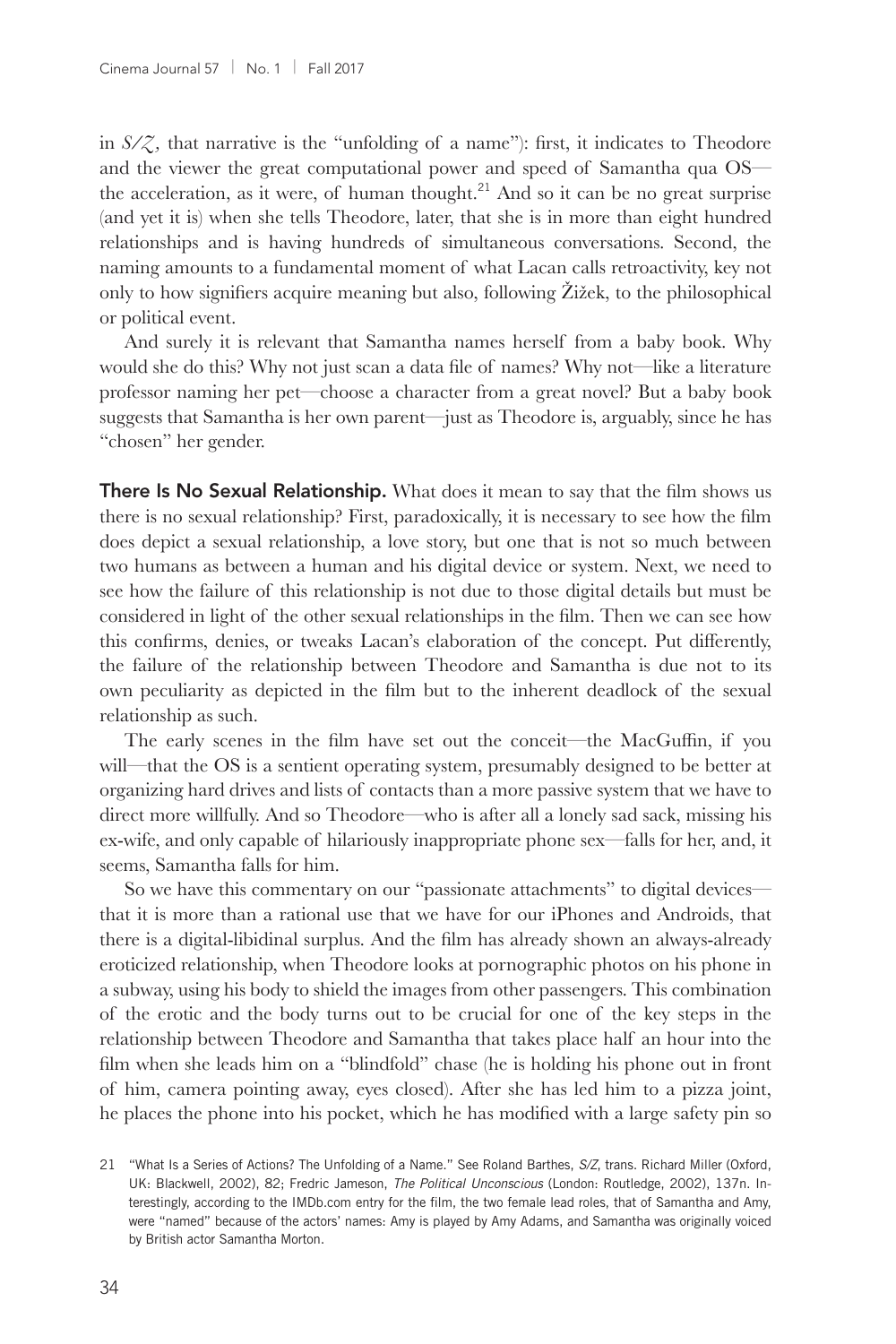that the phone can rest in the pocket with its camera pointing out. Thus Samantha is embodied not only in the digital device (a retro-looking object) but in his modified clothing, as well. (In the same scene, Samantha tells Theodore that she fantasizes about having a body and walking next to him, and that she is "becoming much more than they programmed"). The scene is metacinematic (about our listening to a voice in the cinema) in a proleptic way: Theodore's being blindfolded anticipates our own filmic blindfold when we hear, but do not see, the sexual encounter between the two.<sup>22</sup>

At the film's conclusion, Samantha leaves Theodore—indeed, all the other OSs leave their owners. This narrative act seems to confirm the difficulties inherent in relationships between humans and the digital. The film could be offering a humanist thesis  $\Delta$  don't expect real relations with artificial intelligence: the argument that Catherine [Rooney Mara], Theodore's ex, makes at one point) or an accelerationist thesis (Samantha left him because computers are so much more awesome), or a Western Buddhist one (she hooks up with Alan Watts).<sup>23</sup> These are all plausible interpretations—but we would add that to focus on or fetishize the digital aspects of the relationship is a way to avoid a more fundamental incommensurability here. That is, there is a certain multiculturalism of computers at work in the film. What do we mean by this? Consider the humanist argument against having such a passionate attachment to one's digital device: when one is dating one's computer, "in love with [your] laptop," as Catherine puts it, Theodore just "want[s] to have a wife without the challenges of dealing with something real." These arguments may seem to be borne out by the relationship's failure. Yet do they not indicate a reluctance to acknowledge the inherent fallibility of any relationship? Consider what happens when one is in an interracial or multicultural relationship: when one is black and has a white girlfriend, is Hispanic and has an Asian boyfriend, is Jewish and has a Catholic girlfriend, and so on through other various permutations of so-called mixed relationships (including cross-class relationships). When (if) the relationship ends, does one not soon hear from one's family or friends that it was doomed because of that racial or ethnic difference? (Or, if one persists in such a predilection, one is soon labeled, say, a "rice queen" or something else.) The point, of course, is that such (racist) fetishes of ethnic difference as a cause of relationship failure, like the humanist fetish of the digital, are a way of disayowing the fundamental incommensurability that Lacan theorized as "there is no sexual relationship" (and its corollary, "there is a non-relationship").

One more analytic point before exploring Lacan's thesis as a way of bringing together Marxist and psychoanalytic theory: remember that the film, we are arguing, explores (im)material labor. If Samantha is a kind of digital girl Friday (a service relationship that Theodore disavows when, in his argument with ex-wife Catherine,

<sup>22</sup> This "brief encounter" was the subject of an intersecting discussion during a session on the film at the Modern Language Association conference. Whereas Juffer compared that scene to female jouissance in *Deep Throat* (Gerard Damiano, 1972), Octavio Gonzalez argued that, as with the Sexykitten scene, the film was throughout a form of retrograde phone sex. In both Juffer's and Gonzalez's arguments, it is an earlier technological presentation (1970s porn and phone sex) that is the true underlying formal practice of *Her*, not a digital futurism. Gonzalez, "Mutations of Libidinal Desire in Spike Jonze's *Her*" (paper presented at the annual conference for the Modern Language Association, Vancouver, BC, January 8, 2015).

<sup>23</sup> Žižek's discussions of Western Buddhism are useful here, as well, particularly *For They Know Not*, xliii–l, and *Event* (New York: Penguin, 2014), 57–76.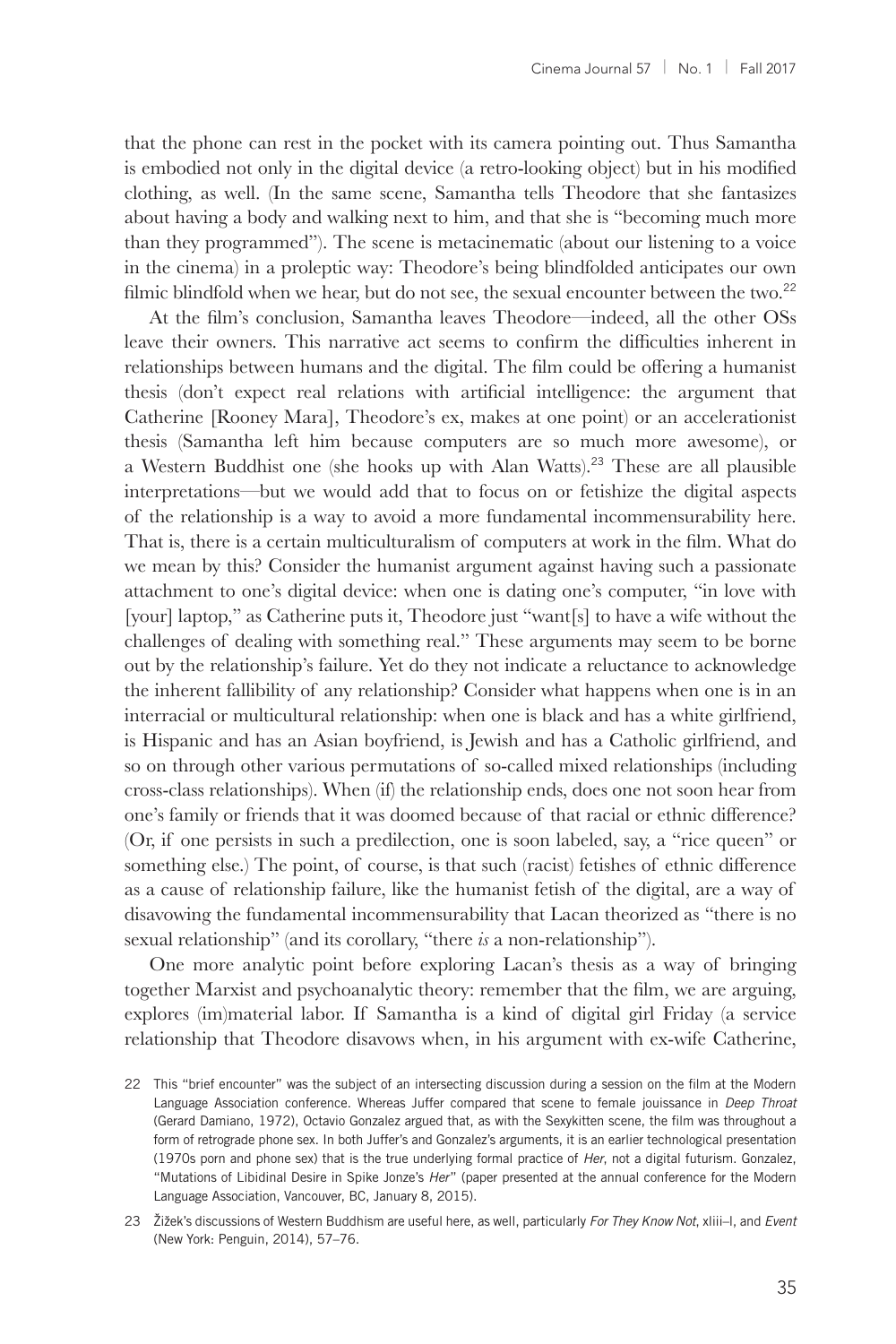he avers that "she doesn't just do whatever I want"), then the cross-class problematic floated earlier needs more serious consideration. Indeed, all kinds of hierarchies are Ibidinized in movies and books, from masters and servants in Victorian literature (and porn), to doctors and nurses in Harlequin romances (and Steven Soderbergh's recent TV series *The Knick* [Cinemax, 2014–2017]), to professors and students in campus novels (such as Lars Iyer's *Wittgenstein*  $\tilde{\tau}$ *r.*), to notoriously cross-generational or even pedophilic romance (Nabokov's and Kubrick's *Lolita* [1955/1962] being only the bestknown version). These instantiations in their repetitive abundance arguably all serve to affirm—even as they circumvent—the constitutive Lacanian thesis. Of course, *Her* is not so much the typical office romance of *His Girl Friday* (Howard Hawks, 1940) or even  $Mad Men$  (AMC, 2007–2015). Here, the office is more deeply post-Fordist, a matter of the everyday expansion of work into home life, or the digital interpenetration of both (Samantha seems to have access to Theodore's work schedule—appointments and the like—as well as his dating life and personal emails). Finally, the economics of this  $(im)$ material labor also needs to be further sharpened: Is Samantha remunerated for her labor? Is she a contractor for the OS1 corporation? Is she a member of the precariat, an unpaid intern, or even a digital slave? In some ways, that is, it is important to hold on to Mark Fisher's theses regarding capitalist realism from the beginning of this article. For the very ease with which psychoanalytic themes can be teased out from the film may be a ruse that disavows the economic non-relationship also at work.

Lacan's formulation that there is no sexual relationship, or there is no such thing as a sexual relationship (il n'y a pas de rapport sexuel), is most fully worked out in his *Seminar* XX, and for our purposes here can be thought of in terms of two concepts: the role of jouissance, and Lacan's formula of "sexuation." In the first regard, Lacan states, quite clearly, that "what is known as sexual *jouissance* is marked and dominated by the impossibility of establishing as such, anywhere in the enunciable, the sole One that interests us, the One of the relation 'sexual relationship."<sup>24</sup> He also goes on, later, to remark that "there's no such thing as a sexual relationship because one's *jouissance* of the Other taken as a body is always inadequate."<sup>25</sup> So, what does this mean? Pleasure keeps interfering in relations, troubling our lack, and so as barred subjects, always castrated, we turn to the big Other of language.

This is no doubt still obscure, but before turning back to the film, consider Lacan's formula for sexuation.<sup>26</sup> Lacan distinguishes between two sets of antinomic relationships, one "masculine" and the other "feminine." On the masculine side, the formula indicates that there exists someone who is not castrated (the primal father), and yet all are castrated (or subject to the phallic function); on the feminine side, there does not exist anyone who is not castrated, and yet "not all" are castrated. This "not all" is an important form of positivity that we encounter again when  $\tilde{Z}$ ižek argues that there is a non-relationship.<sup>27</sup>

<sup>24</sup> Lacan, *Seminar XX*, 6–7.

<sup>25</sup> Ibid., 144.

<sup>26</sup> For the graph showing the logics of sexuation, see Lacan, *Seminar XX*, 78.

<sup>27</sup> See Žižek, *Less Than Nothing: Hegel and the Shadow of Dialectical Materialism* (New York: Verso, 2012), 794–802.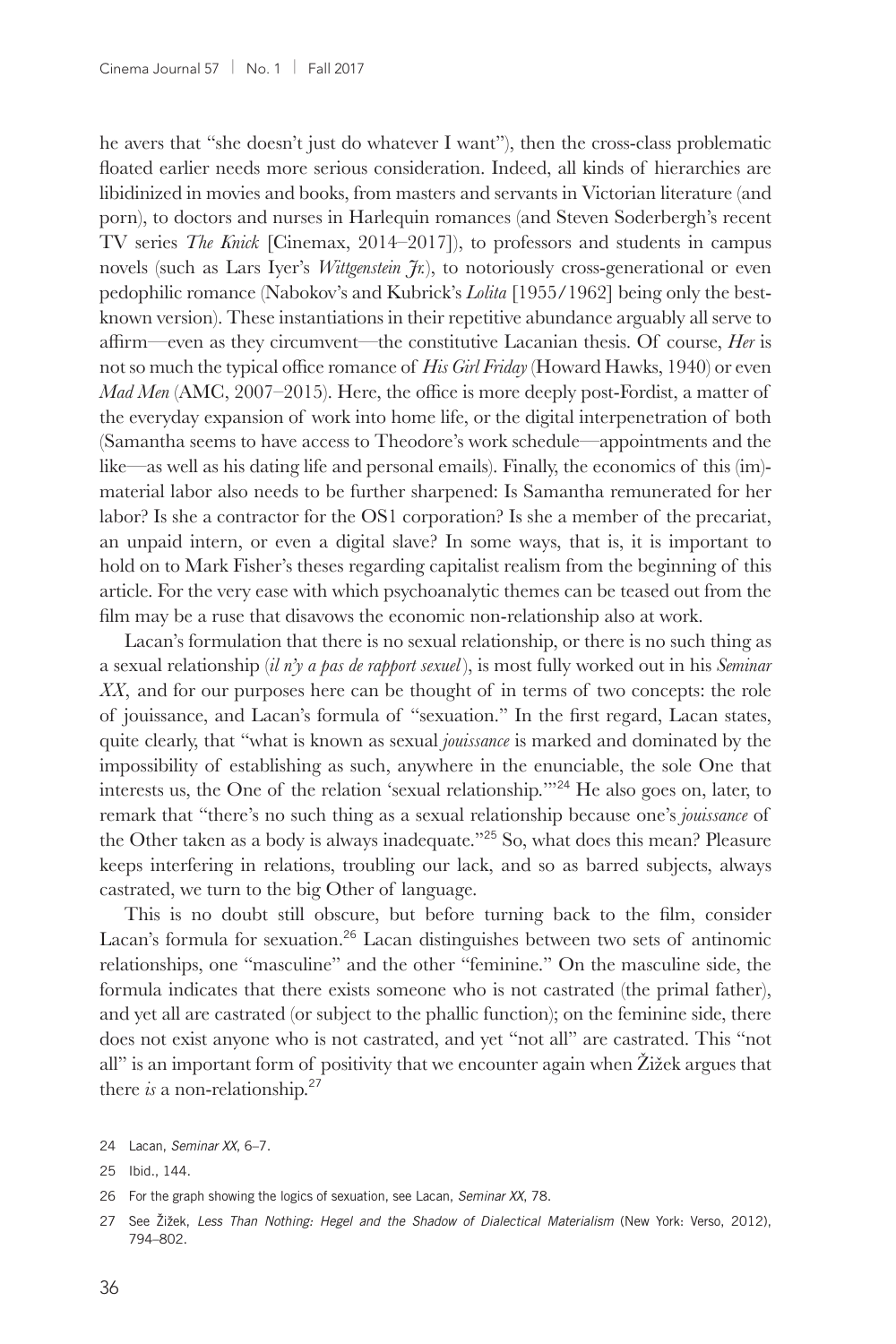The second part of Lacan's formula develops the masculine and feminine (non-) relationship. The masculine subject, first of all, relates to the *objet petit a* (the Lacanian matheme for the object-cause of desire)—that is, his fantasy (keeping in mind Lacan's formula for fantasy is  $\oint(x)$  is that there is something in the Woman, the little bit of the Real, which "is in you but is more than you."<sup>28</sup> As Lacan puts it in explaining these formulations, "he is unable to attain his sexual partner, who is the Other, except inasmuch as his partner is the cause of his desire."<sup>29</sup> This is an essentially masturbatory fantasy. He desires the Woman insofar as she makes him desire. The masculine subject, of course, is castrated, is subject to the phallic function, and so the capital  $\Phi$  (the matheme for the phallic function) lies in his field, or "props him up," as Lacan puts it.<sup>30</sup>

Then, on the feminine side of the equation, *La* (crossed out) indicates that Woman does not exist, Woman as the eternal feminine, as an *essential* femininity. This is not a social-constructivist argument: Lacan is not arguing that woman or the feminine is a matter of what society tells women to do or be; like Margaret Thatcher, he would argue that the social does not exist, "there is no society," there is no big Other.<sup>31</sup> For Lacan, rather, La is a matter of how "humanity is divided up into sexual identifications."<sup>32</sup> So it is a matter of neither essences nor construction, but identification. Woman is the not all. And yet she desires, all too much, which is the problem for psychoanalysis. Women's desire has been, in its problematic state, tremendously productive, from the hysterics (Anna O, Dora) who initiated analysis, to Freud's question "What do women want?" to, in the present age, the "young-girl" who animates the anticapitalist left. $33$ On the one hand, she desires what men do not have: the phallus. She desires his lack. She wants her lack to line up with his lack. (We can also pass on our lack: I want my son to have the opportunities that I never had; I want him, in not having my lack, to lack that lack.) Women also have a relation to the signifier of the lack in the other, marked as  $S(A)$ . This relates on the one hand to women as not all, but also to a redoubling: she relates both to the phallic function and to that signifier of the lack in the other. Finally, Lacan says, "By  $S(A)$  I designate nothing other than woman's *jouissance*."<sup>34</sup>

Lacan's formula for sexuation, then, helps us understand the logic of *Her* and put forward a Lacanian theory of the film that rescues both the theory and the film from what otherwise may seem to be retrograde sexism. Consider the matheme for the

- 28 Jacques Lacan, *The Four Fundamental Concepts of Psycho-Analysis*, trans. Alan Sheridan (New York: W. W. Norton, 1981), 263.
- 29 Lacan, *Seminar XX*, 80.
- 30 Jacques Lacan, *Écrits: The First Complete Edition in English*, trans. Bruce Fink (New York: W. W. Norton, 2006), 697.
- 31 Contradicting our argument, Samo Tomšič writes that "the axiom 'There is no such thing as social relation' should not mislead us in drawing the neoliberal conclusion that 'There is no such thing as society' (Thatcher). Quite the contrary—there is society albeit without an underlying social relation; whereas for neoliberals there is only social relation (supported by the already mentioned freedom of the market, equality in exchange, the right to private property and the realization of private interests) but without society." Tomšič, The Capitalist Unconscious: Marx *and Lacan* (London: Verso, 2015), loc. 275.
- 32 Ibid.
- 33 Here we are referring to *Tiqqun*'s *Preliminary Materials for a Theory of the Young-Girl*, trans. Ariana Reines (New York: Semiotext(e), 2012).
- 34 Lacan, *Seminar XX*, 84.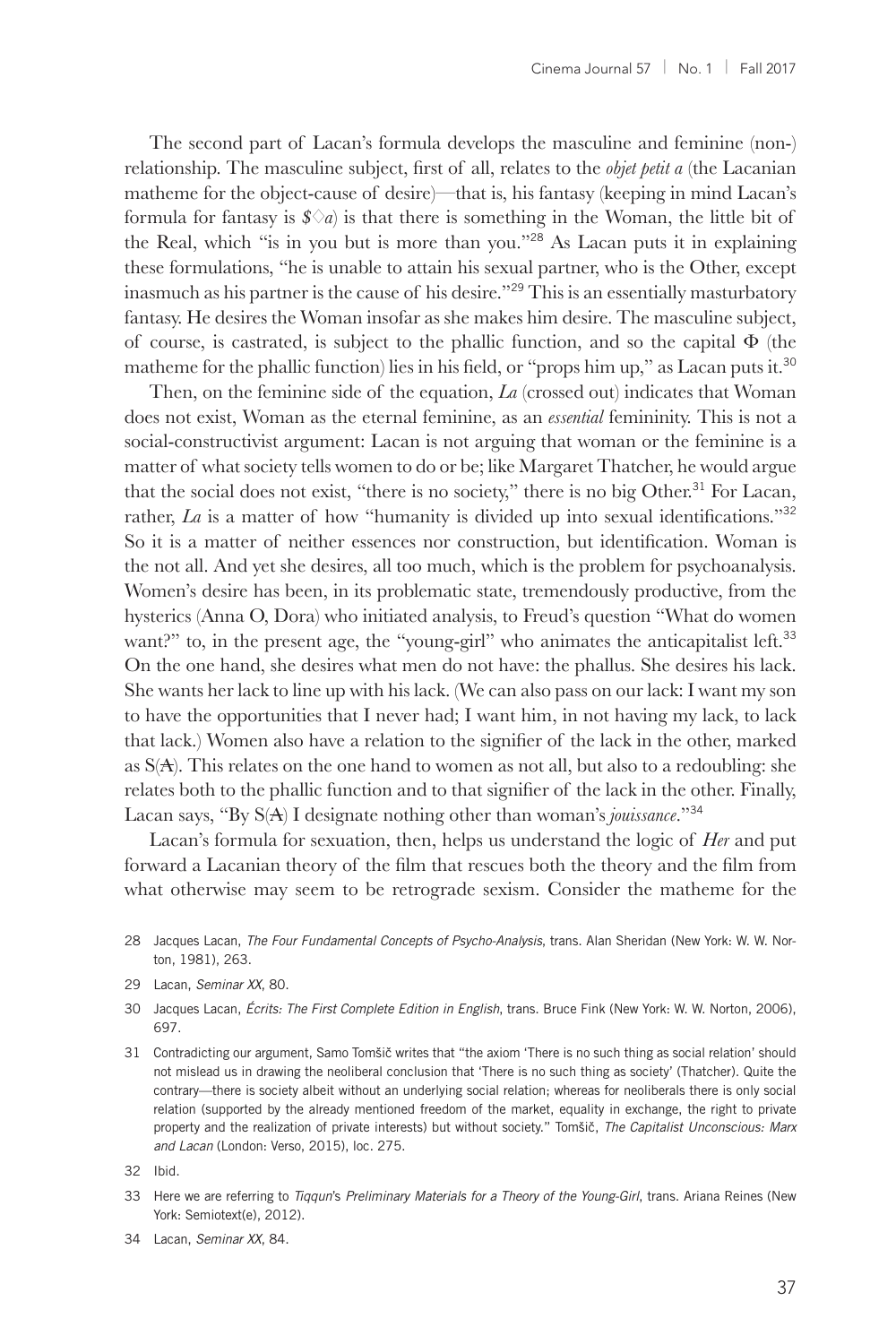primal father, the argument that there exists someone who is not subject to the phallic function, who is not castrated. This is the figure, Lacan tells us, from Freud's *Totem and Taboo*, in which Freud recounts the myth of the band of brothers who, seeing that their father has access to all the women of the community, get together and murder this primal father; thus, the incest taboo (but also the prohibition to murder) is initiated. Breaking or violating that law retroactively creates the law. Who is the primal father in *Her*? There are two such figures, both video-game avatars: the boy figure in Theodore's game (he is violent, obscene, and calls Theodore a pussy: the frat boy or bro as primal father) and the mother in Amy's game (she races to school and collects "jealousy points" from the other mothers).<sup>35</sup> These figures for the primal father, who exist in a Symbolic without limits (the virtual worlds of video games), can be male or female: an argument, again, that for Lacan one's identification is not tied to one's biology.

Then, what is the *objet petit a* that drives Theodore's fantasy if not the voice as object? His own voice is an object—it is his reified or commodified labor—and the first time we see him having sex (or trying to), it is with a woman's voice. That is why two of the more material forms of sex fail: his blind date and the surrogate partner—in both cases he cannot simply enjoy the voice (as he does when he and Samantha have the blackout sex).  $36$ 

*Her*, then, takes the failure of the sexual relation as its working premise. In this regard, it can be seen as a retort to the classic Hollywood narrative where, as Todd McGowan has argued, referencing Raymond Bellour, "the fundamental ideological function of cinema is the production of this relation in the diegetic couple.<sup>337</sup> Indeed, Fabio Vighi has pointed out that, for Zižek, Hollywood films will offer up the production of the couple as a sort of ideological MacGuffin, a romance plot whereby the hero must endure all kinds of adventures the better to finally end up in a suitable (heterosexual) couple, or, rather, the other way around in classic Hitchcockian fashion, where the thriller plot is a way of fooling us about what the film is *really* about (e.g., Cary Grant ending up with the girl in *Notorious* [Alfred Hitchcock, 1946]).<sup>38</sup> But here we are put in mind of the Freudian parable about the primitive tribe for whom all dreams are at root sexual—except those dreams whose content is sex.<sup>39</sup> With *Her*, the couple that is being produced is not the heterosexual couple but the worker-boss

- 37 See Todd McGowan, *The Impossible David Lynch* (New York: Columbia University Press, 2007), 254n2. See also Janet Bergstrom, "Alternation, Segmentation, Hypnosis: Interview with Raymond Bellour," *Camera Obscura* 3, no. 4 (1979): 70–103.
- 38 See Fabio Vighi, "Contingent Encounters and Retroactive Signification: Zooming In on the Dialectical Core of Žižek's Film Criticism," in Ž*i*ž*ek and Media Studies: A Reader*, ed. Matthew Flisfeder and Louis-Paul Willis (London: Palgrave Macmillan, 2013), 131–148. For Žižek on the Hollywood production of the couple, see *Event*, 14; *In Defense of Lost Causes* (London: Verso, 2008), 56–61; and *Less Than Nothing*, 654.
- 39 See Fredric Jameson, *Archaeologies of the Future: The Desire Called Utopia and Other Science Fictions* (London: Verso, 2007), 3.

<sup>35</sup> If this argument is not convincing, consider that the voice of the video-game boy ("Alien Child") is acted by the film's director, Spike Jonze. Perhaps the ultimate primal father is a movie director, who is nothing less than a god.

<sup>36</sup> In a paper on *Her* at LaConference, Alois Sieben drew productive links with Freud's dream of "Irma's Injection" in which three doctors look down a patient's throat: the throat as fleshly voice. Sieben, "Romancing the Machine: The Digital Libido of Samantha in *Her*" (paper presented at LaConference 2015, Vancouver, BC, May 15, 2015).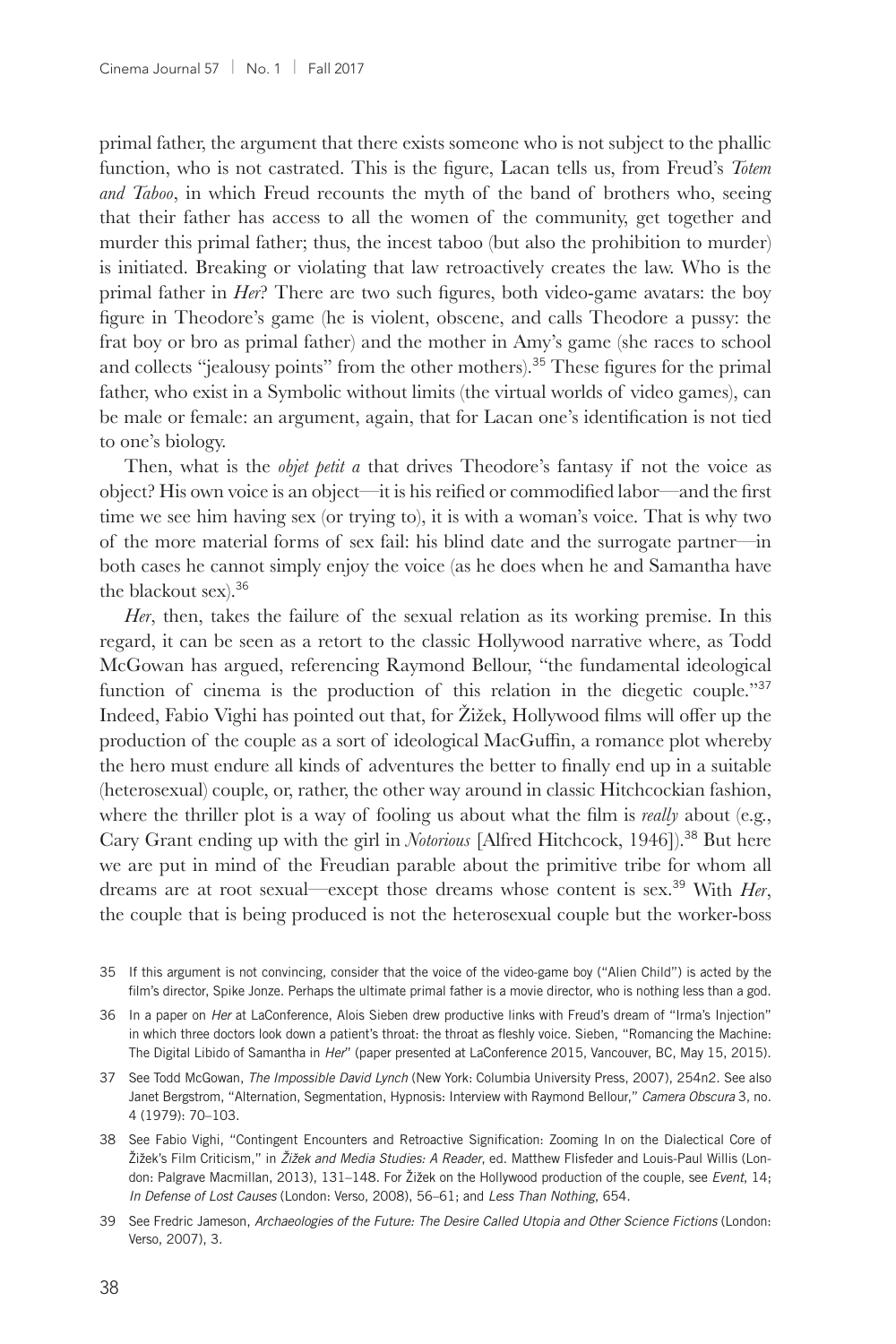couple, which is to argue that the film is not so much about our libidinal relationship with digital devices as about how good old Marxist exploitation, the extraction of surplus value in the labor process, always posits a libidinal excess. Or, as  $\check{Z}$ ižek has most recently been arguing, "there is a non-relationship."<sup>40</sup>

But what is this non-relationship? That is, how do we experience the social when objects start to act, behave, think, and—more important—emote or help us enjoy? Perhaps the more appropriate question is, with AI—with the possibility of thinking machines that can emote—what is to distinguish humanity from the inhuman? Is Theodore's relationship with Samantha, in fact, antisocial, as we alluded to earlier, or does the  $OS$  ask us to rethink how we understand not only our humanity but also our social relationships with other subjects in the context of capitalist realism? Part of the answer, we believe, might come out of a consideration of how, according to Zižek, fantasy structures our experience of reality.

**Fantasy.** In this final section, we want to return to some of the scenes in *Her* previously discussed, only now looking at them in the context of the Lacanian theory of fantasy, which  $\ddot{Z}$ ižek has been instrumental in moving in a political direction. Our goal is to express the ways that the film treats fantasy and the sexual non-relationship between Theodore and Samantha, claiming that the film says something more profound about the sexual relationship generally and not only about the subject-object relationship, which is the premise of the film. In one of his best-known examples,  $\check{Z}$ ižek explains how fantasy helps constitute our subjective experience of reality with reference to an English beer advertisement based on the fairy-tale motif of the woman who kisses a frog believing that he will turn into a prince.<sup>41</sup> In the first part of the ad, the woman kisses the frog, which then turns into a handsome prince; however, the story doesn't end there. The handsome prince then draws nearer to the woman, and as he kisses her she turns into a bottle of beer. For  $\check{Z}$ ižek, this asymmetry is a clear sign of the Lacanian thesis that "there is no sexual relationship." For the woman, her love and affection are tied to a "phallic" presence: the handsome man who was transformed from the frog. For the man, however, his affections are tied to an object: the bottle of beer—a partial object or the object-cause of his desire (the Lacanian *objet a*). The asymmetry here is that we have either a woman and a frog or a man and a bottle of beer but never the ideal couple as such. So, when we experience the non-relationship of the sexual difference, we should recall this example as a representation of the fact that the fantasies of each side—the underlying, fantasmatic support of each one's subjectivization of the relationship—never overlap. When we conceive the image of the ideal couple, we must also perceive the underlying fantasmatic support as that of a frog embracing a bottle of beer.

More recently, Žižek has developed a technological counterpart to this example, one perhaps that is more appropriate for our present interests. He refers to the masturbatory Fleshlight artificial vagina sex toy, which he somewhat puritanically refers to as the Stamina Training Unit. The sex toy resembles a flashlight (Zižek notes, so that when

<sup>40</sup> See Žižek's *Less Than Nothing*, 794–802, and chapter 8 of his *Absolute Recoil* (London: Verso, 2014), 351–382.

<sup>41</sup> Žižek, *The Plague of Fantasies* (New York: Verso, 1997), 74.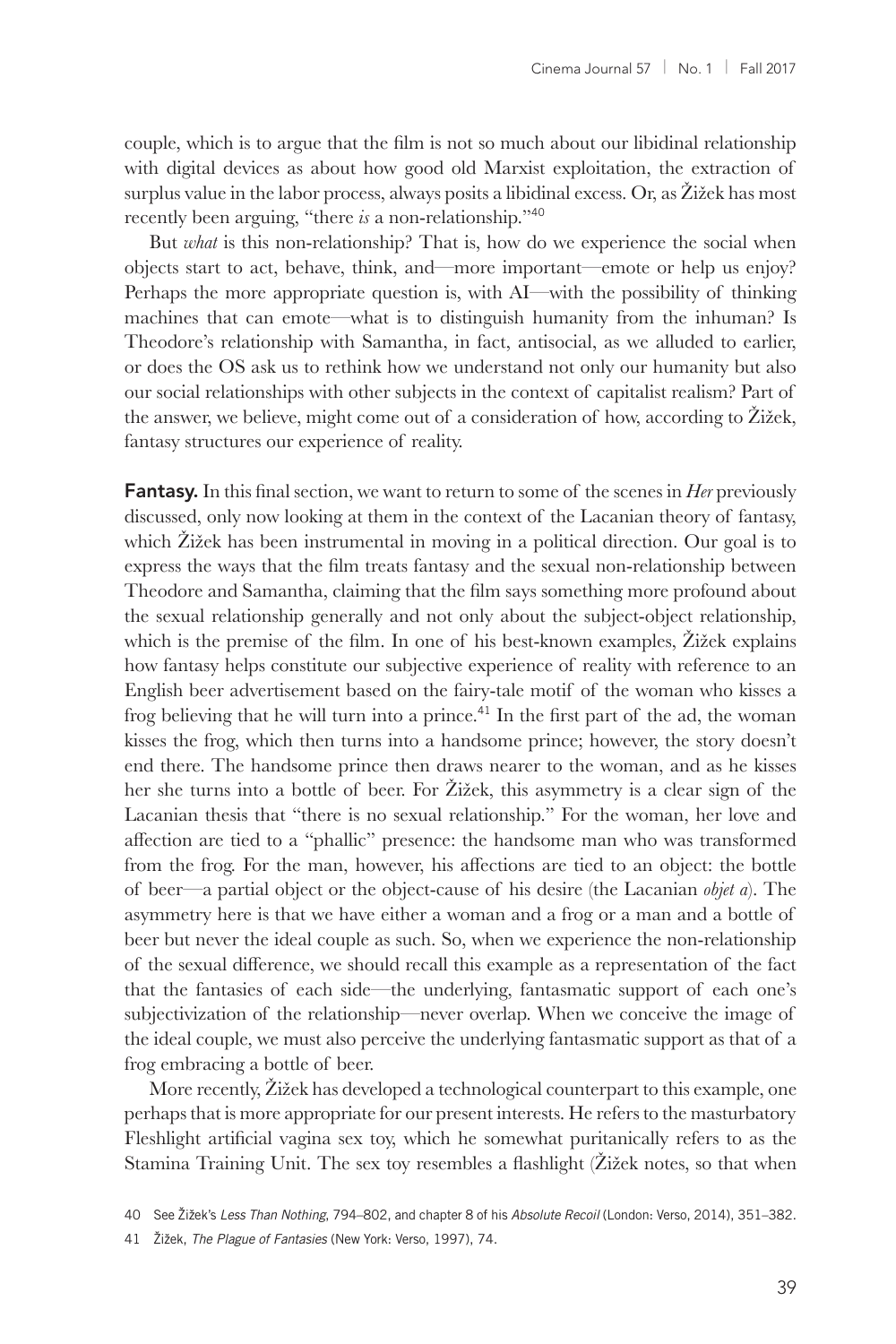one is carrying it around in public he does not have to feel embarrassed). On one side is an opening, into which a man can insert his erect penis, moving it up and down, masturbating, until he reaches "satisfaction."  $\check{Z}$ ižek notes that the Fleshlight is available in different colors, tightnesses, and forms that imitate the three main openings for sexual penetration (vagina, mouth, anus). As he puts it, "what one buys here is simply the partial object (erogenous zone) alone, deprived of the embarrassing additional burden of the entire person."<sup>42</sup> The Fleshlight, then, is the masculine counterpart to the vibrator, which has been on the market for a great while longer.

For  $\ddot{Z}$ ižek, there is something about the Fleshlight that helps explain—or at least helps us cope with—the contemporary deadlock of sex between the equation of sex with material procreation, the biotechnological prospect of total regulation of sex and perhaps even its abolition, and the commodification of sex in capitalist consumerism. Biotechnology, he says, helps solve the gnostic problem of how to get rid of sex itself, but it is capitalist consumerism—with the arrival of the Fleshlight—that has accomplished this much more successfully. The solution, he claims, is to "push a vibrator into the 'Stamina Training Unit' [Fleshlight], turn both of them on and leave all the fun to this 'ideal couple,' with us, human subjects, reduced to detached observers of the mechanical interplay."<sup>43</sup> But here we encounter a dilemma. In the first example—the frog and the bottle of beer—the latter represents the fantasmatic supplement making possible the appearance of a sexual relationship. But in the case of the vibrator and the Fleshlight, which of the two scenarios best represents the supplemental fantasmatic specter: the machines, or the detached human couple, going off to have coffee somewhere while the devices engage in rhythmic robotic copulation?

In his book The Parallax View, Žižek also cites the example of Vivienne, a virtual girlfriend developed by the Hong Kong software company Artificial Life. The product, Vivienne, comprises a computerized voice synthesis, streaming video, and text messages. Vivienne is the next step in the evolution of the Tamagotchi pet toy. However, for Žižek the "efficacy of Vivienne . . . brings us back to what Lacan had in mind with his *il n'y a pas de rapport sexuel* [there is no sexual relationship]: not only is masturbation sex with an imagined partner  $\ldots$  in a strictly symmetrical way, 'real sex' has the structure of *masturbation with a real partner*."<sup>44</sup> What Vivienne forces us to confront is the traumatic fact that sex has always already been virtual "with the fleshand-blood persons used as masturbatory props for dwelling in our fantasies."<sup>45</sup>

From the outset, Her is a film set within and around this concept of fantasy. One thing that makes the film intriguing is the way that it plays on the spectator's desire and fantasy. Let us return to the opening scene of the film. The significance of this scene is that it sets up quite nicely the interplay between fantasy and its disturbance. The scene plays on the spectator's expectations about who Theodore is speaking to, and as we discover the real "target" for his speech we find that our desires are subverted. Still, there is something in the way that Theodore is presented when he is dictating

43 Ibid.

45 Ibid.

<sup>42</sup> Žižek, *Event*, 64.

<sup>44</sup> Žižek, *The Parallax View* (Cambridge, MA: MIT Press, 2006), 191.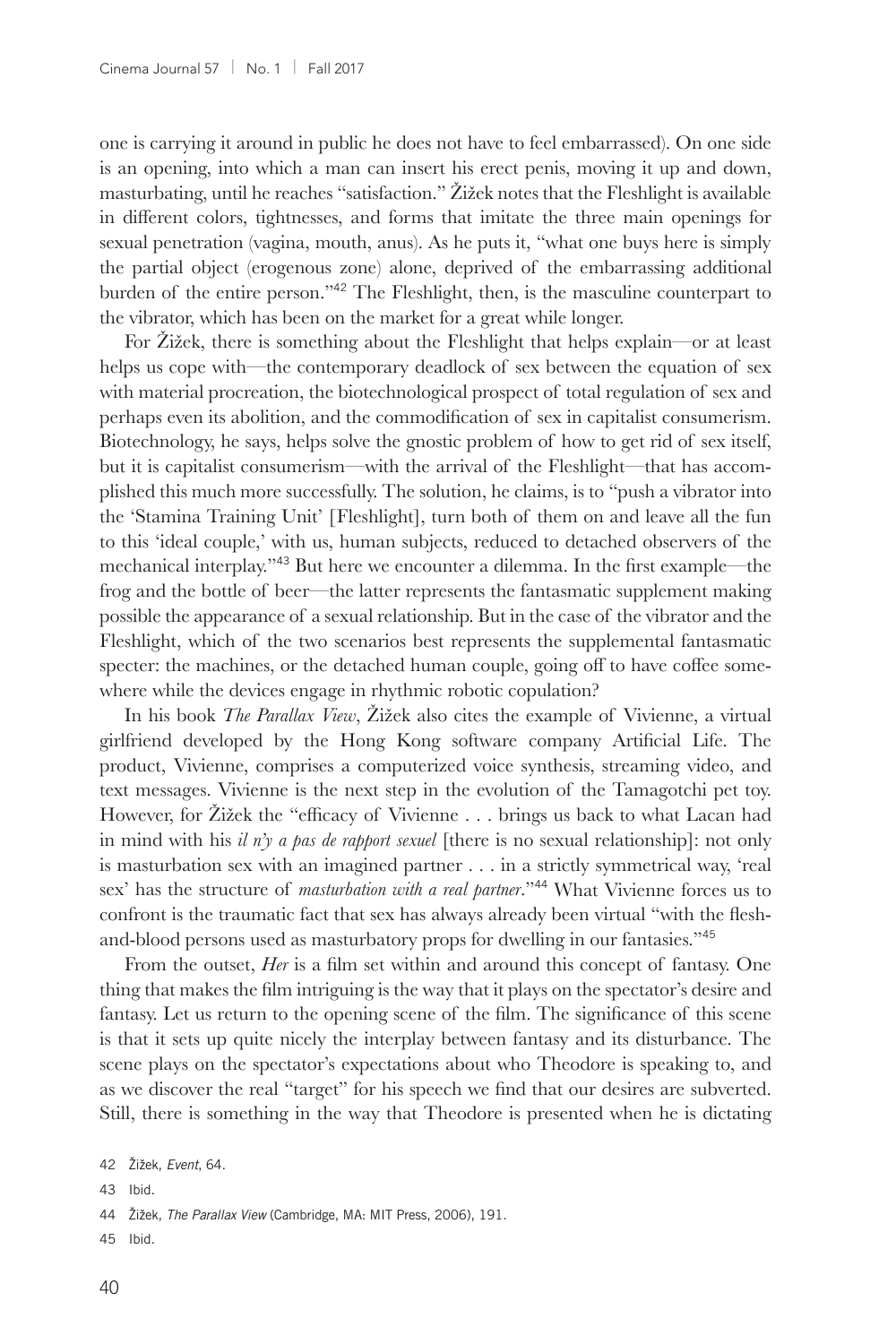the letter that seems to indicate that his own investment in the fantasy is necessary for the successful quality of his letter writing, as if he is losing himself in the affective dimension of the letter and the couple who are its subjects.

On the subway coming home from work, Theodore listens through an earpiece to a computerized voice listing items in his email inbox. Amid a series of deletable pieces of "junk mail" is a tabloid blog item about an actress-model who has recently revealed provocative pregnancy pictures. Theodore hides in a small corner of the subway car, next to the door, to look at the images on the handheld part of his communication device. These images play a part, later on, in Theodore's arousal fantasy. In the next scene, we see him lying in bed alone at night; the film then cuts to images of Theodore with a woman, first moving some furniture, then lying naked in bed and kissing, and then watching the woman sleep while he is sitting outside on the balcony. The film then cuts back to Theodore lying in bed alone. These images are presumably memories from a past love affair (we later learn that the woman is his ex-wife), and the inverse side to the words that we hear him dictating in the opening scene.

After thinking about these memories of a past love, Theodore reaches for his smartphone device and tells the computer to do a standard search in chat rooms. The computerized voice then returns the search with the following statement: "The following are 'Adult Female, can't sleep, and want to have some fun," which we can perhaps assume is Theodore's "standard search." Theodore listens to the introductory voice messages of a couple of different women, and then chooses the third woman. Voice, here, plays an important part in the way that fantasy and arousal operate. Theodore chooses the third woman based on nothing other than the sound of her voice—the rhythm of her speech, the intermittent breathing in between phrases and words. It is the woman's voice that initially sets off his desire. Theodore sends her a message, and they are then connected in a voice chat, revealing her as "Sexykitten" and him as "Big Guy  $4X4$ ." They engage each other in standard "sex talk": "Are you wearing any underwear?" "No. Never." Initially, as the conversation begins, images of Theodore in bed, in the darkened bedroom, are interspersed with those of the aforementioned provocative pregnancy pictures of the actress-model. The fantasy is disturbed, however, when the woman on the phone demands: "Choke me with that dead cat!" Here, we have an interesting case of the failure of fantasies to overlap—of the real person as the prop for the other's masturbatory pleasure. It is significant, then, that once Theodore "meets" Samantha, voice is all that we get as the dimension staging his fantasy. In this way, the film helps to structure, rather, the spectator's own fantasy, which is part of the allure of the film and the manner in which it stages its mechanisms of arousal.

Two other scenes are worth noting: the first for the way that the film interpellates the spectator by providing a space for the development of his own fantasmatic supplement to the experience of the film, and the second for the way that it demonstrates the disruption of Theodore's fantasy through the intrusion of an object in reality that disturbs his fantasmatic space. The first scene is what we will call the film's sex "unseen" (as opposed to "sex scene"). In the sex unseen, again we see Theodore lying in bed, awake and alone, after coming home from a failed blind date. Samantha asks Theo about his date, and while recounting the failure, we see images of Theodore lying in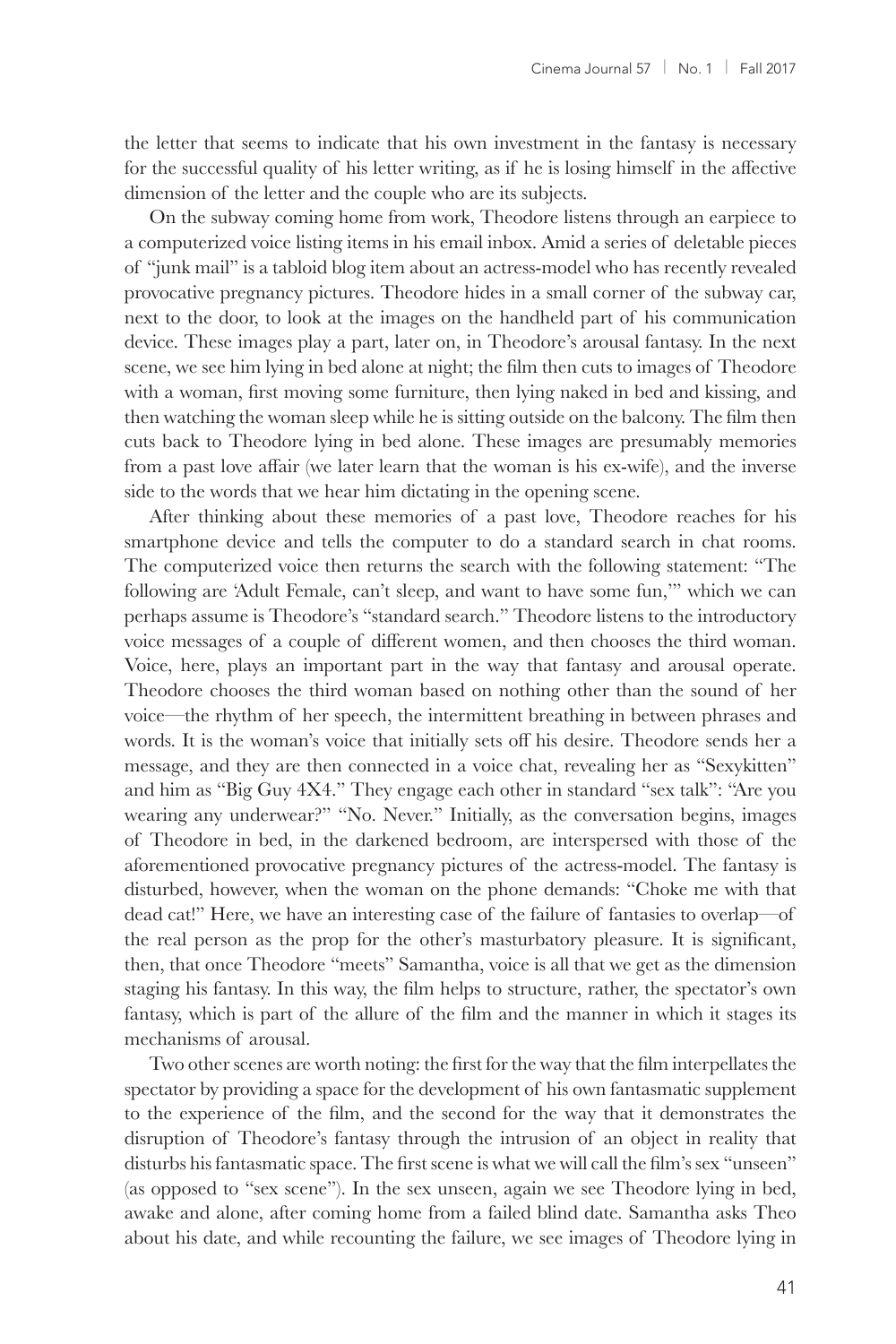bed, in the dark, spliced first with images of the blind date, which then slowly start to turn into images of himself with other people, memories of past events, and then of memories of himself, alone. They continue to talk, and slowly the intimacy of their conversation becomes more intense:

THEO: I wish you were in this room with me right now. I wish I could put my arms around you. I wish I could touch you.

samantha: How would you touch me?

What is to distinguish this scene from phone sex? Samantha and Theodore connect through speech without, for Theodore, the presence of Samantha's physical, real body. We are reminded, here, of the earlier scene, when Theodore was speaking to (and masturbating with) Sexykitten, only this time nothing seems to disturb his fantasy space. What he describes to Samantha are acts of physical touch, but it is the description more than the actual presence of her body that makes the scene all the more arousing. As his speech becomes increasingly sexual, the screen darkens, and all that we are left with is the sound of their voices—Theodore continuing to tell Samantha how he would touch her in a sexual way; Samantha continuing to breathe heavily, moaning intermittently, saying: "This is amazing, what're you're doing to me. I can feel my skin." By having the screen go dark, the film works by arousing in the  $Spectator, too, the funtsy image, which is the spectral correlative of the unseen sexual$ act. Here, we do not see it all. There is no direct imagery of sex taking place. But in a way, the sound of their voices is much more arousing, allowing, then, for the spectator to fill in this blank space of the screen with his or her own fantasy. We can project onto the blank screen the intimate secrets of our own sexual fantasy, thus allowing each of us to create the scenario of our own arousal.

In a strange way, though, we might consider here how Theodore's fantasy structure is akin to the English beer ad. It is almost as if the blind date is like the woman in the ad who kisses the frog. Theodore is, then, the prince who transformed from the frog and then subsequently kisses the blind date who turns into Samantha—the objective correlative of his desire (the bottle of beer). Theodore's intimate relationship with Samantha is not so dissimilar to the asymmetrical fantasy in the nonrapport of the sexual relationship. He is still for her a phallic presence, but for him, she is *objet a*. If we consider that Samantha is a version of the aforementioned Vivienne (the sex toy described by  $\ddot{Z}$ ižek), we might see her instead as nothing more than a masturbatory device of sorts for Theodore. Consider when, the day after they first have sex, Theodore takes Samantha to the beach. This scene is intriguing when we consider (maybe somewhat self-reflexively) how Theodore must appear to onlookers. From their perspective, it might appear that he is simply talking to himself (Figure 6). However, this thought quickly dissipates when we consider how often, today, it might look as if we are all just talking to ourselves, walking around the streets in a somnambulistic stupor, staring at our smartphones, and talking on our Bluetooth devices.

A further indication of the perturbation of bodies in Theodore's fantasy space comes when Samantha decides to add a third element to their relationship. Feeling insecure about not having a body, Samantha befriends a woman, Isabella (Portia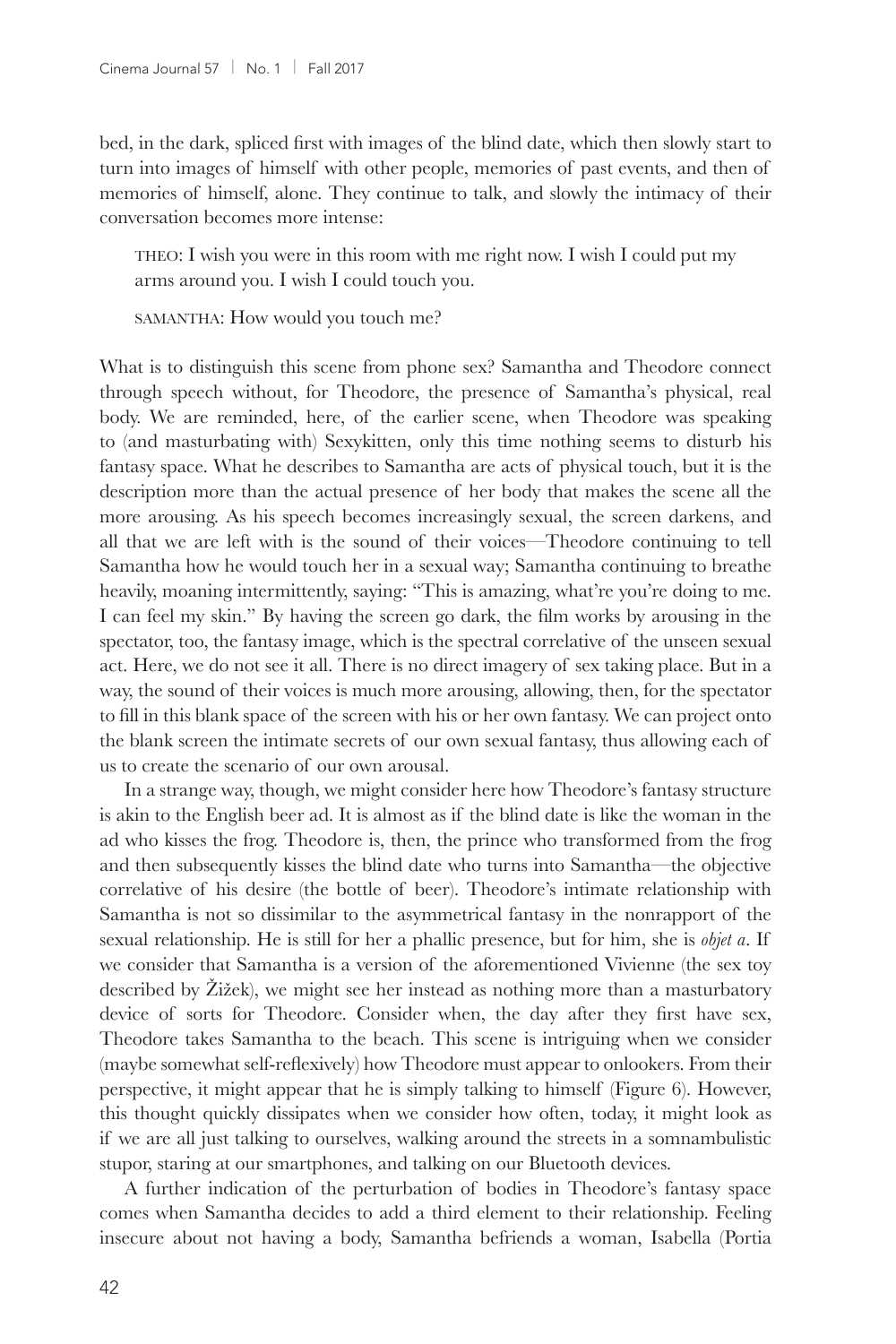Doubleday), who offers to help out with Samantha and Theodore's sex life. Isabella acts as a "surrogate" for Samantha. When she arrives at Theodore's apartment, she puts a camera on her face that is made to look like a mole, and an earpiece so that she can hear Samantha (Figs. 7 and 8). Isabella, here, is meant to act as a surrogate body for Samantha so that they can have bodily sex as opposed to just masturbatory sex talk. The scene starts to unfold like a role-playing game. As Isabella walks into the apartment, Samantha says, "Honey, tell me about your day." Theodore appears uncomfortable throughout the entire scene. But things reach a deadlock when we hear Samantha say "tell me you love me" while Theodore is looking at Isabella, who is not in fact Samantha. It is at this point that the scene



Figure 6. Theodore on the beach, speaking to and laughing with Samantha, in *Her* (Annapurna Pictures, 2013).



Figures 7 and 8. Isabella arrives at Theodore's apartment and puts on the fake-mole camera, in *Her* (Annapurna Pictures, 2013).

breaks down. In the same way that Sexykitten's "dead cat" disturbs the space of Theodore's fantasy, so too does the surrogate disrupt the frame of his fantasy of Samantha. This works upon spectators as well since our fantasy space—our own image of Samantha—is never presented on the screen. Isabella's arrival therefore disrupts the fantasy space for both Theodore and us as spectators. She is the negative realization of the non-present image into which we have invested our desire (perhaps, even knowing that Scarlett Johansson is the actress supplying Samantha's voice, we might imagine her image in place of Samantha's).

We can compare Isabella to the Fleshlight sex toy. In a way, she performs the same function as the artificial vagina. As a surrogate sexual partner for Theodore, she is not a real partner. But neither is she a partial object. She is objectivized for the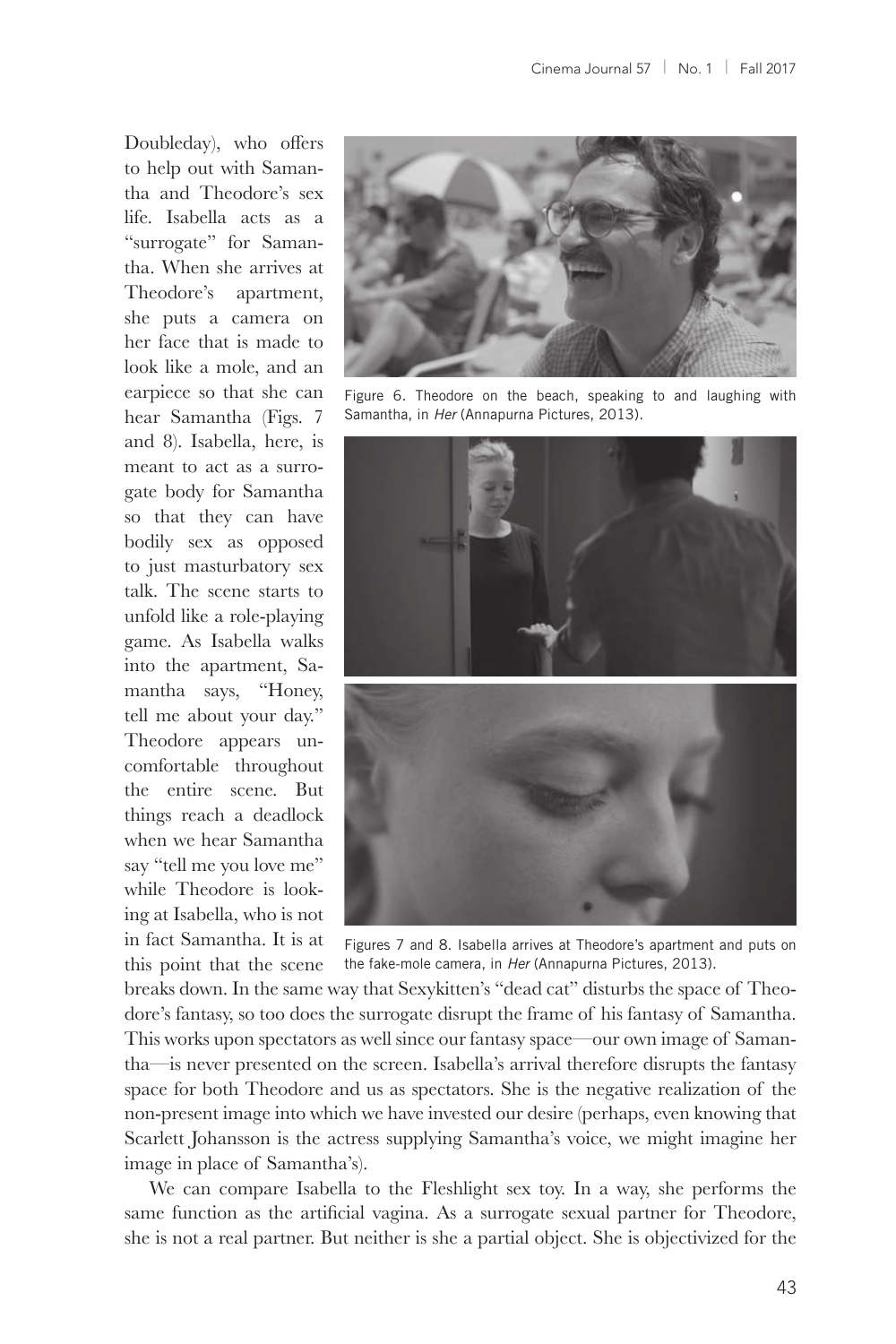bodily component that she will play in the sexual relationship between Theodore and Samantha. She is the device in this instance—not Samantha. Isabella is the piece of technology present only for the role she will play in physical stimulation. However, it is significant that she is not a partial object. What disturbs Theodore is not the objectal role she will play. It is when her facial expression is overlapped with Samantha's expression of love that things fall apart. At that moment, she ceases to be a mere object and becomes a person. It is only after this moment that Isabella is allowed to speak herself. It is through her speech that she is then subjectivized. As is consistent with the rest of the film, the characters are subjectivized through their voices, and not through their bodies.

We can read, then, finally, the ending of the film as a return to  $\mathring{Z}$ ižek's solution regarding the vibrator and the Fleshlight: it is almost as if the choice of the OSs to leave their owners is like the suggestion that we stick the vibrator into the Fleshlight, allowing the machines to copulate while the *human* couple is really able to begin to talk.<sup>46</sup> The final scene in the film, when Theodore dictates his own personal letter to Catherine—for the first time he is writing for himself—is coupled with images of him and Amy together on the rooftop of their apartment. Having passed through the "objectal" relationship constituted by speech, we now have not the production of the couple but the expression of a destitute subjectivity, which is the point at which the analytical relationship is concluded.

**Conclusion.** At first glance, *Her* is a film about our passionate attachment and overreliance on our digital devices. The film literalizes our love affair with technology— Theodore literally falls in love with his computer. Yet it also provides an intriguing commentary on subjectivity in the age of capitalist realism. From the outset, Theo appears to be suffering from the kind of reflexive impotence and depressive hedonia described by Fisher: a product of twenty-first-century digital culture and consumer society's constant injunction for obligatory enjoyment. Our Lacanian-Zižekian analysis of the film, however, shows that the love story between Theo and Samantha reveals the underlying incommensurability of all relations and particularly the overlap between that of sexual and economic relationships.

We have argued that Lacan's theory of sexuation helps to explain the logic of the film. In *Her* all of the "material sex" seems to fail. "Successful" sex always occurs in the film between Theo and a voice rather than another human being. The film then takes the failure of the sexual relationship as its premise. Unlike the trope of the production of the heterosexual couple in classical Hollywood cinema, *Her* produces a couple between worker and boss, and in this way the film overlaps the failure of sex with the production of a non-relationship between the sexual and the economic. The film, then, is also not simply about our libidinal investments in our devices (alone), but about the libidinal excess produced by capitalist exploitation that must be grounded and somehow objectified.

<sup>46</sup> We might imagine the inverse of this scene as something close to the end of *The Matrix Revolutions* (Lana Wachowski and Lilly Wachowski, 2003), where the computer applications or programs look on harmoniously at the rising sun inside the matrix; here we have something close to a visual representation of the OSs having become autonomous, leaving behind the limitations of corporeal existence.